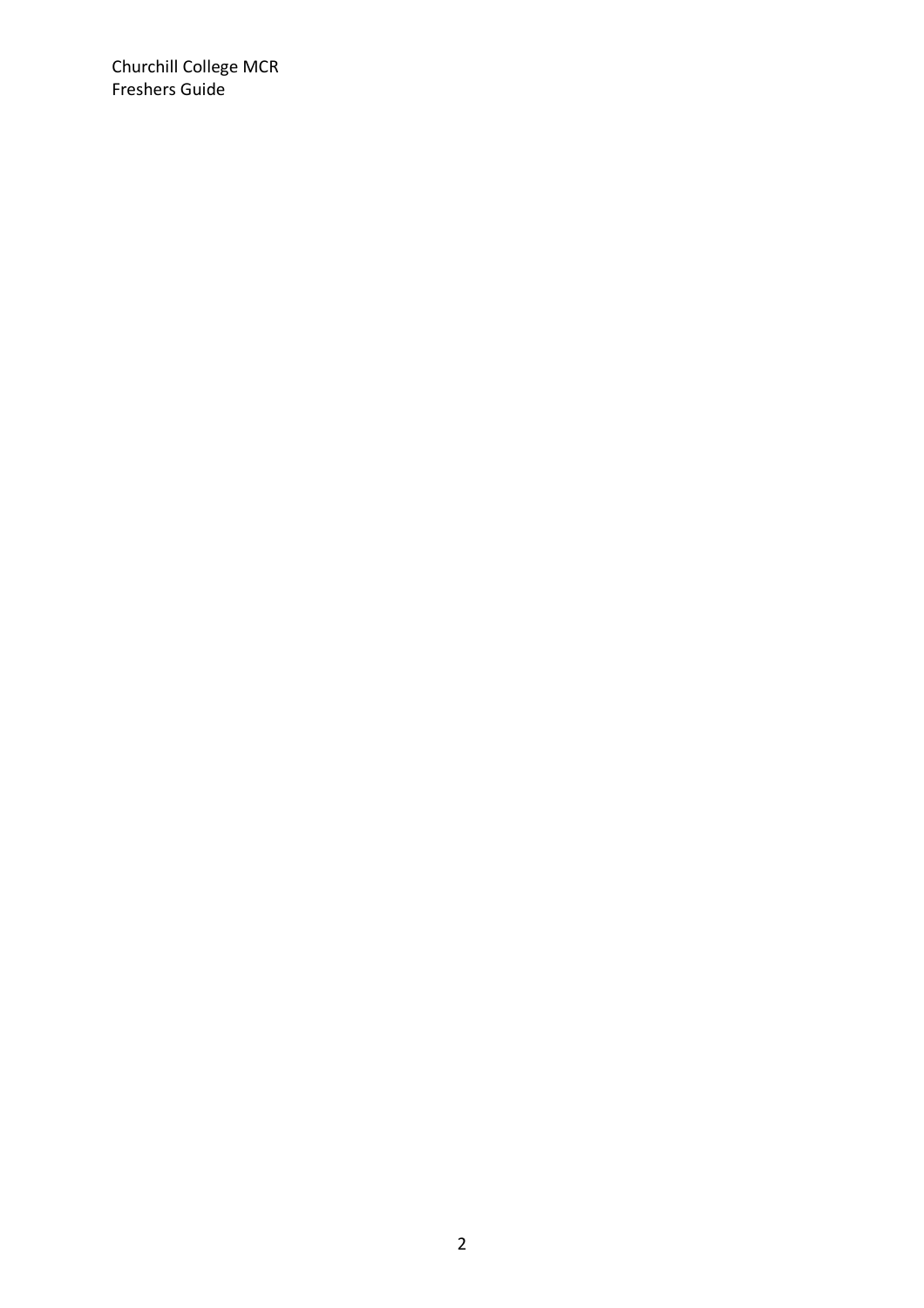Hello Freshers!

Welcome to Cambridge! Congratulations on starting your courses at the University of Cambridge and on becoming part of Churchill college, the best college in Cambridge.

As a postgraduate student at Churchill College, you are a member of the MCR (Middle Common Room) community. The community is run, in part, by the MCR committee: a group of student volunteers who represent you at College and organise social and academic events throughout the year. We aim to make your time at Cambridge as fun and engaging as possible and encourage you to become a part of the committee should you so wish.

Understandably, this year will be unlike any other year in Cambridge. However, the college and your MCR committee are still committed to supporting you. Until things are back to normal, we will be running many socially distant, household-oriented events to help you feel settled and supported during your time here. These range from scavenger hunts to socially distant trips to the pub to movie nights to BBQs. While things will not be completely normal when you arrive, there will still be lots to do. And if there is anything that you need, please get in touch with your committee, we are here to help. To make sure you don't miss anything, check the event calendar on the Churchill MCR website and keep an eye out for the weekly Gazette on your Cambridge emails. You can also find us on Facebook in the Churchill MCR Members group.

While most postgraduates' academic lives are centered on their departments, your time with the Churchill MCR is just as important for your social life and will no doubt make your time in Cambridge unforgettable. The MCR is made up of brilliant people studying over 60 different subjects from 60 different countries. We pride ourselves in being a friendly, fun and welcoming community. This Freshers' Guide aims to help you settle in and get familiar with the College, the MCR, the city of Cambridge and the University. We appreciate that you've already been bombarded with a lot of new information already - don't be intimidated, you are not alone! There is a whole support network of tutors, College nurse, counselors, new students, College parents and of course, the MCR committee to help you! So please, if you have any concerns/questions about anything, do get in touch and we will try and be of assistance or at least point you in the right direction.

I have no doubt that you will have a fantastic time at Churchill, meet some remarkable people and make some life-long friends. Get involved with the Churchill MCR, because there is no other experience quite like it!

On behalf of the MCR Committee 2020-2021, we are looking forward to meeting you, Jannat Ijaz

MCR President 2019-2020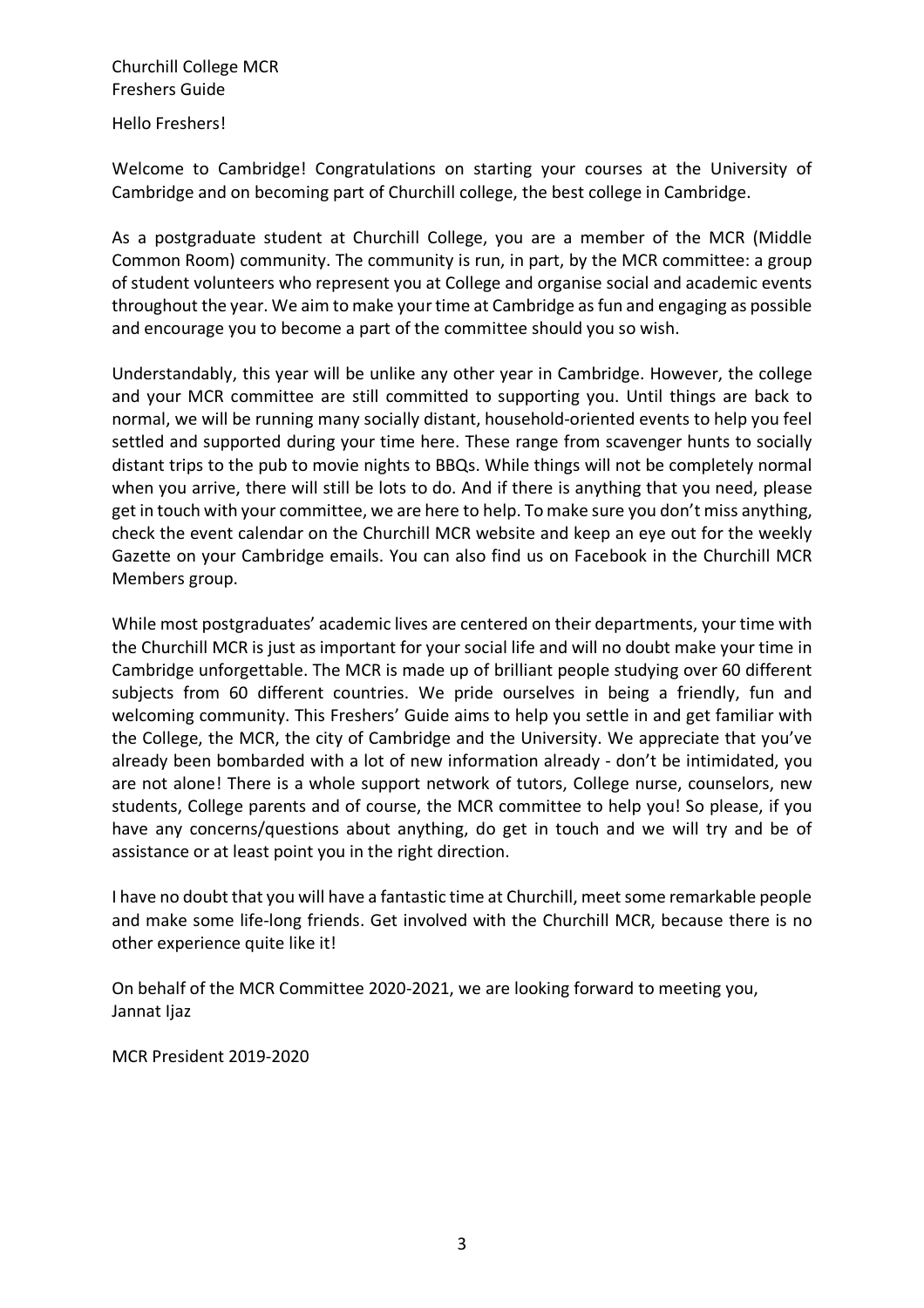### Contents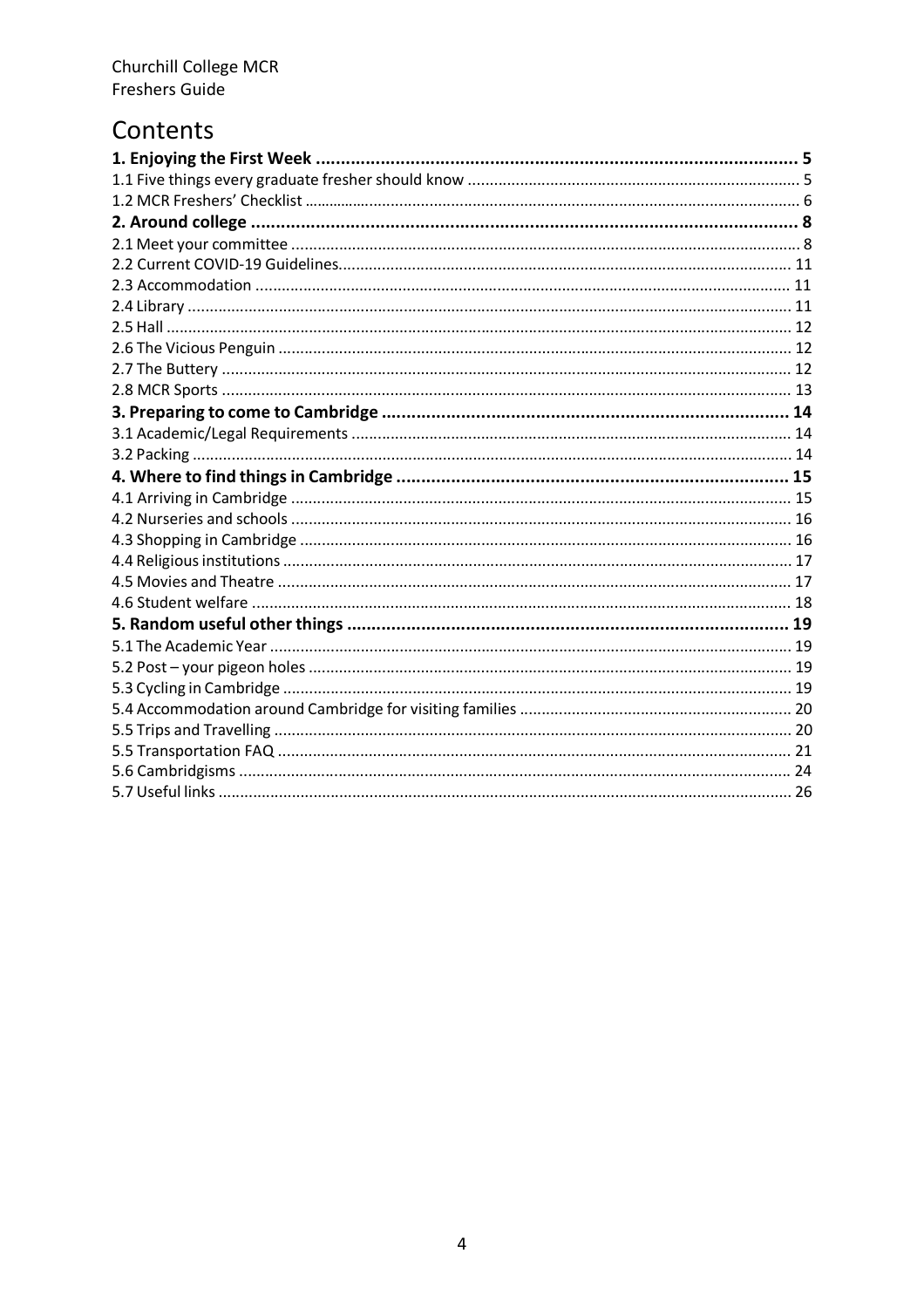### 1. Enjoying the First Week

#### 1.1 Five things every graduate fresher should know

- 1. People/things to see immediately upon reaching Churchill
- a) Rebecca Sawalmeh: To be found in the Postgraduate office in the front hallway of the main college building on the right. She can deal with any problems/questions you may have. She is here to help you so please send her an email and introduce yourself virtually until you can meet her in person (email: postgrad@chu.cam.ac.uk)
- b) Meet the Porters: Residing in the Porters' lodge at the front of college, you need to check in with them upon arrival. 'Porters' is the Cambridge term for describing the people in charge of looking after security and issues like that. They can also sell you phone cards and stamps and assist with questions about mail. If you have shipped boxes to Churchill prior to your arrival, they will have them.
- c) A doctor: You need to register with your local GP as soon as you get settled into Cambridge, and as a student you are entitled to free NHS treatment if required. There are several in town to register with, the closest being 1 Huntingdon Road, although you don't need to settle for this one if you feel it is not for you.
- d) Churchill College Marketplace (http://mcr.chu.cam.ac.uk/market/): Have a browse through our own Churchill marketplace for some cheap/free preloved bikes, gowns, electronics, household items, etc!
- 2. Where do I get..?
- a) A bike: There are a number of bike shops in town, along Mill Road, Cherry Hinton Road, on Jesus Lane and on Hills Road (Action Bikes). Station cycles (Corn Exchange Street) is a favourite for second hand (sometimes brand new) bikes. Also check out Kingsway cycles, they have reasonably priced second-hand bikes. A decent bike should cost £100-150 with lights, mud guards, etc. A good second-hand bike should cost around £50-£70. Facebook groups, Amazon and Gumtree (http://www.gumtree.com) are also good options to buy bikes online. There is a bike repairman in college during term as well as in the market in the centre of town. Be sure to register your bike at the Porters' lodge.
- b) Groceries: Sainsbury's in town is the most popular walk straight down Bridge Street and keep going, and you'll find it on your right just opposite Sidney Sussex College. There is a Sainsbury's in Eddington which is a larger store and is accessible via a bike route north of college. Other options include the big Tesco and Asda, located on Newmarket road, but this may be a bit far out for an initial venture. There is also an Aldi, Iceland and Co-op along Histon Road. Market square has several fresh fruit and vegetable stalls, selling local produce.
- c) Things for your room: Near Grafton Centre, there is a store called Argos which sells pretty much anything you may need at very reasonable prices. They also do home deliveries, www.argos.com. Just down the street from this you can get some cheap clothes from Primark, which may be particularly useful if you're waiting for your things to arrive from home. For higher quality items, the Grand Arcade, the Grafton Centre, John Lewis, or Marks & Spencer are some of the other options around Cambridge. Or if you're feeling adventurous, London is 50 minutes away by train.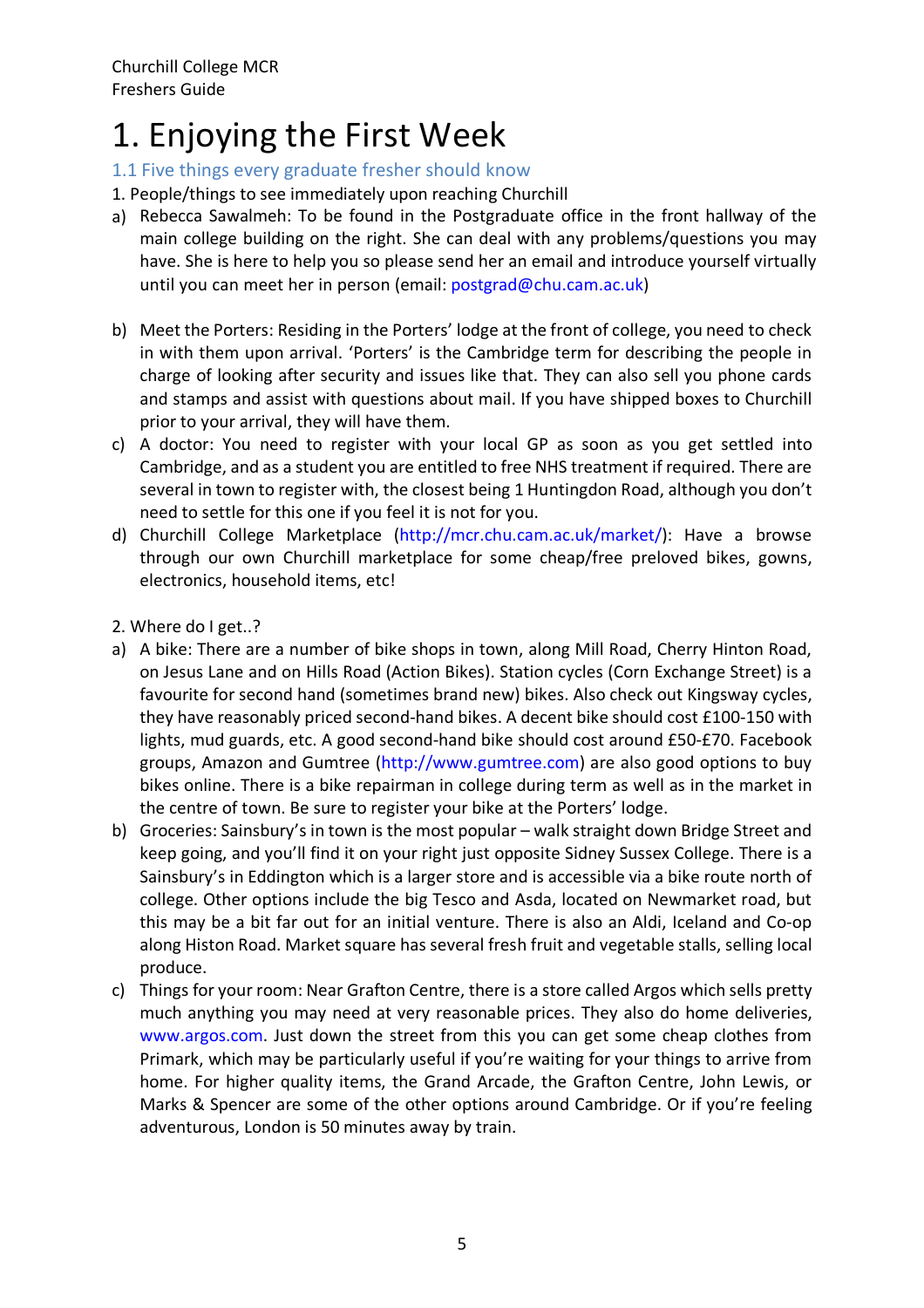- 3. Where to get information on the MCR
- a) MCR Email lists: There are two major MCR email lists. The addresses of most Freshers have been added automatically by the MCR computing officer. There will be a list in the MCR room of all the newly added addresses. Please check if you've been added or you may miss announcements! If you have not been added, please contact mcrwebmaster@chu.cam.ac.uk or any other MCR committee member
- b) During Freshers' week, a list of all the daily activities will be posted on the MCR website at http://mcr.chu.cam.ac.uk/calendar/.
- c) Useful information can be found at the MCR website: http://mcr.chu.cam.ac.uk/.
- d) Spouses and partners of Freshers are welcome and encouraged to attend all MCR planned events. In addition, spouses and partners of Freshers are welcome to contact the Families' Representatives at mcr-families@chu.cam.ac.uk
- e) You can contact any MCR committee member anonymously too, see the bottom of the MCR committee page http://mcr.chu.cam.ac.uk/mcrcommittee/.
- 4. How to get a bank account, mobile phone, etc. (relevant to overseas students)
- a) After choosing a bank (Barclay's, Lloyds Bank, NatWest, HSBC, etc.), you'll need a letter from college to confirm your address. Email the Postgraduate Office. Then you'll need to go to the bank where you'll probably have to make an appointment to return another day to set up an account, so plan ahead. If you're lucky and go before the undergraduates turn up, you may be able to walk in and get an account that day.
- b) For a contract mobile phone, you'll need evidence of an address and bank account. So, after you have your bank account, take a copy of your bank statement with your address on it to your chosen store and you should be able to get a phone. Alternatively, it may be easier to get a pay-as-you-go phone. Giffgaff is the cheapest and most popular (online), The Carphone Warehouse, EE, Vodafone, Phones4U and a number of other such stores are all within easy reach of each other near Market Square.

#### 1.2 MCR Freshers' Checklist

Postgraduate Office

- Room allocation information
- Obtain Proof of Address here. (1 or 2 copies depending on what you need it for)
- Letter should include your full name, length and title of your course and proof of address.
- Make appointment to see your Tutor
- Show a passport or a UK driving licence
- If you are here with a partner, apply for an access card for them
- Request a bank letter

Student Accounts Office students.accounts@chu.cam.ac.uk

• Any questions about payment of fees

#### Computing Office

• Questions regarding settting up College Account and internet access in rooms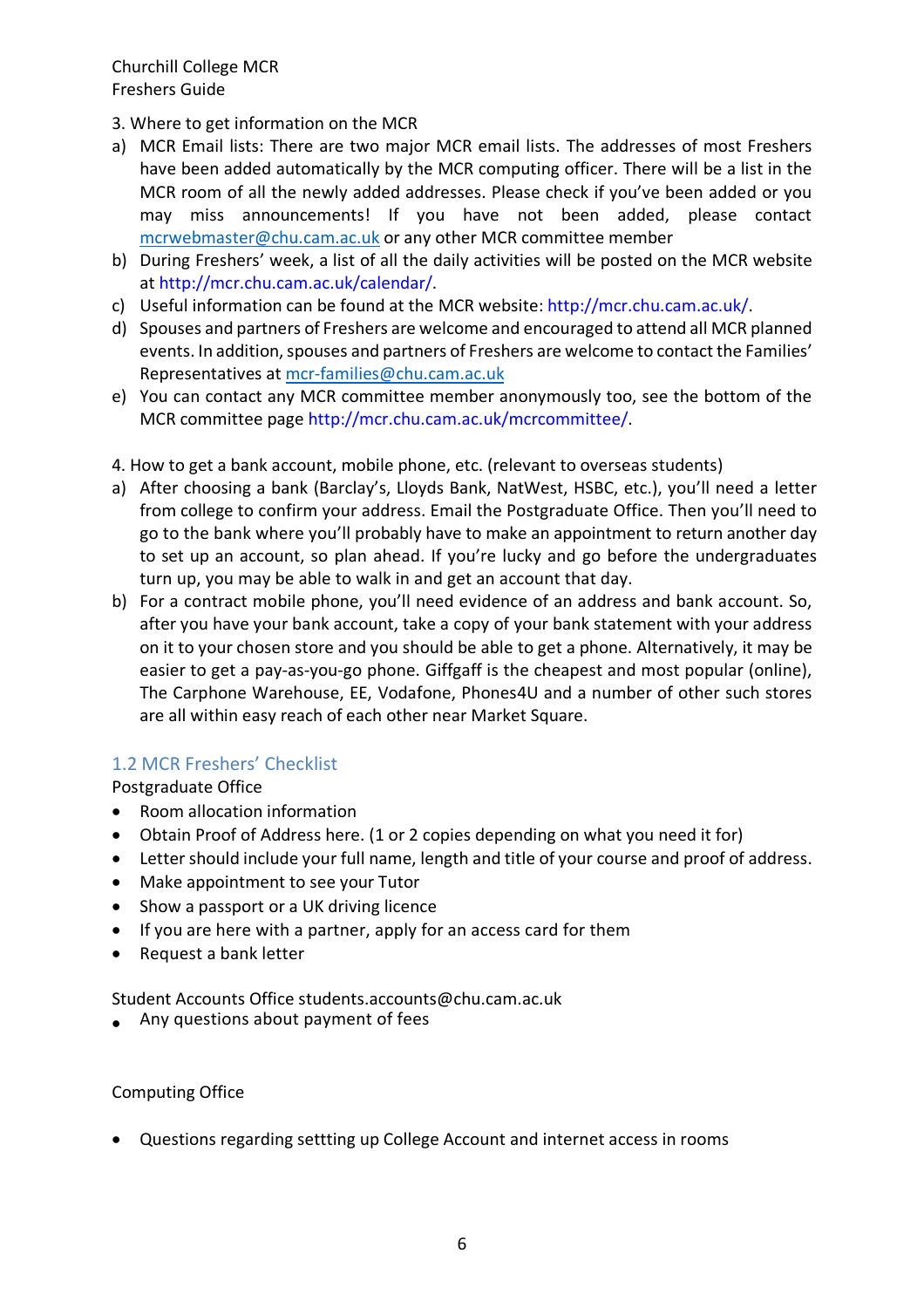Porters' Lodge

- Head Porter: David Reece
- Open 24 hours; Tel: 01223 3 (36000)
- Phone-cards to call home
- Check mail in pigeonhole (across from Porters' Lodge)
- Registration number for bikes and car stickers

Setting Up a Bank Account- Barclays, Nationwide, Lloyds Bank, HSBC

- Location: City Centre Mainly around Market Square and St. Andrews Street
- Common Opening Hours: 9am- 5pm, 9am- 12noon on Saturdays, Closed on Sundays
- Proof of Identity: Passport for International Students, Driver's License
- Proof of Address: Letter from Postgraduate Office. Request by email. Let them know which bank.
- Proof of Enrolment: University Acceptance Letter
- Call the bank first as they may have alterations in their running procedures due to COVID

Middle Common Room (MCR)

- Location: MCR (See College Map)
- Meet your college parents. Show up for Freshers' week activities
- Place to meet other postgraduate students in college
- Get added to the MCR mailing lists mcr-webmaster@chu.cam.ac.uk

Mobile Phones: Orange, Vodafone, T-Mobile, 3, Virgin, O2, Phones4U

- Location: City Centre; Most shops close at 6pm
- For a Pay-as-you-Go phone, just show up and get it
- For a contract mobile phone:
- You will need a bank account (approximately 1-2 weeks wait)
- Proof of Address (Letter from Postgraduate Office)
- Proof of Identity: Passport for International Students, Driver's License
- Bank Statement

Other Things to Do

- Register with local doctor (GP). More information in Online Welcome Pack from Postgraduate Office. Registration will be done online.
- Visit your new Department or Faculty to notify them of your arrival & collect new timetable. (After 1 October)
- Arrange for Insurance (Forms in CUSU Freshers' Guide)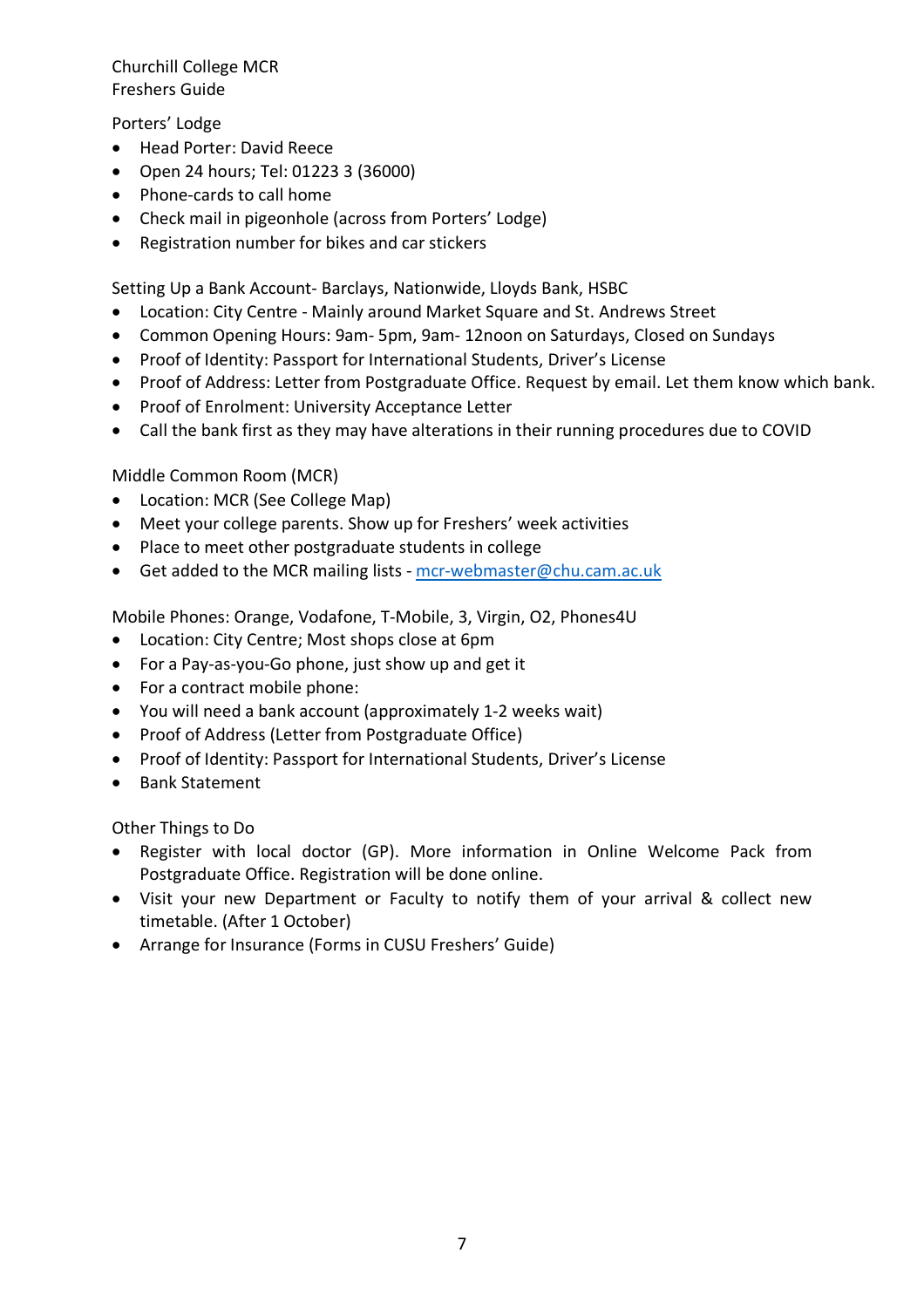## 2. Around college

2.1 Meet your committee

Jannat Ijaz, President Subject: PhD in Cancer Genetics



Angela Harper, General Secretary Subject: PhD in Physics



Nick Barber, Treasurer Subject: PhD in Earth Science



Sam Turner, Men's Welfare Subject: PhD in Astronomy



Elre Oldewage, Women's Welfare Subject: PhD in Machine Learning



Amila Sankalpa Jayasinghe, Families Rep Subject: PhD in Computer Science

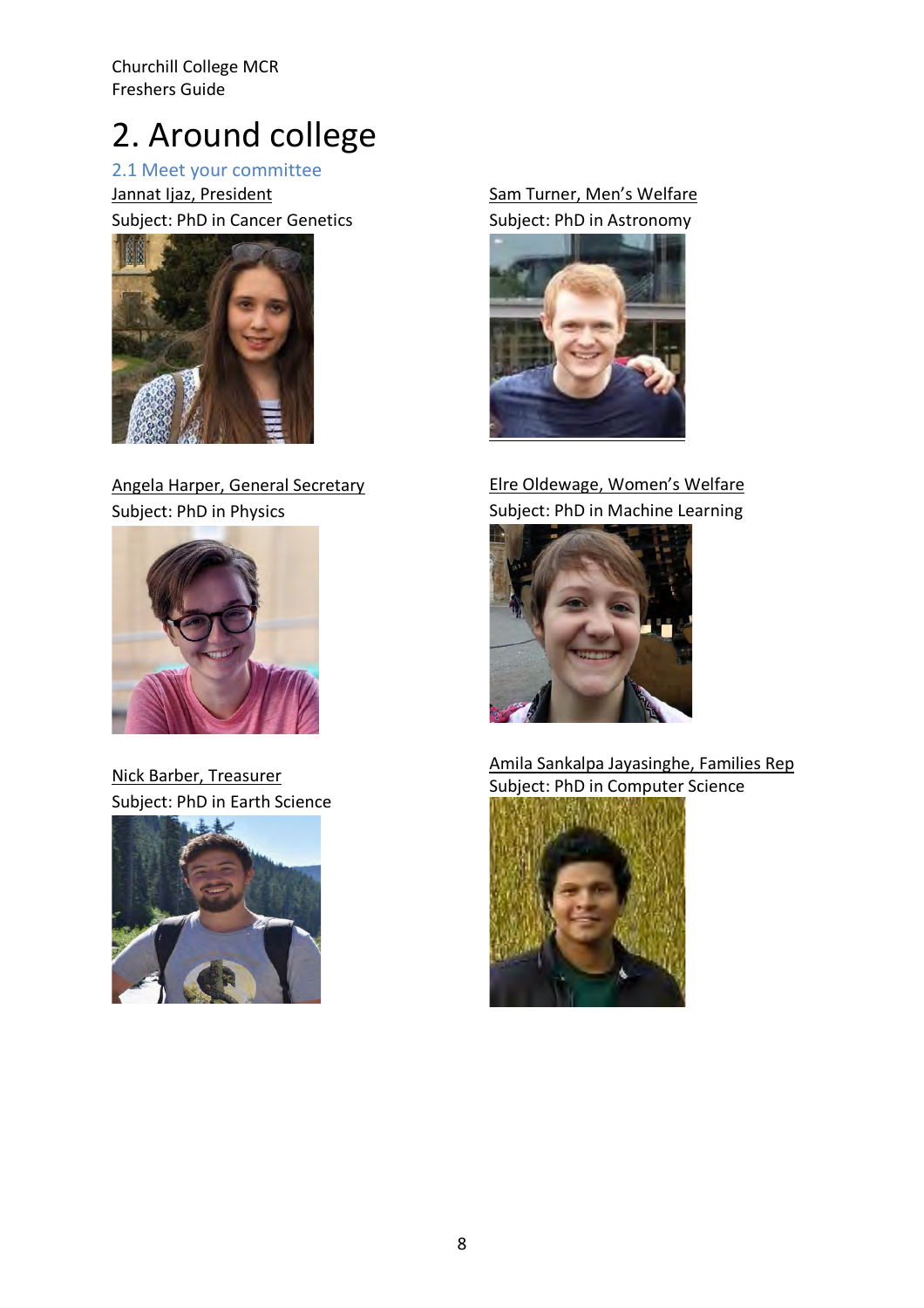Jack Hughes, LGBTQ+ Officer Subject: PhD in Computer Science



James Miller, Internal Social Sec Subject: PhD in Material Sciences



Chioma Achi-Jev, Academic Officer Studies: PhD Veterinary Medicine



#### Talay Cheema, Green Officer Subject: PhD in in Machine Learning



Ashleigh Jugan, Green Officer Studied: Ecology & Conservation



Andrea Ferlini, Bar Secretary Subject: Computer Science

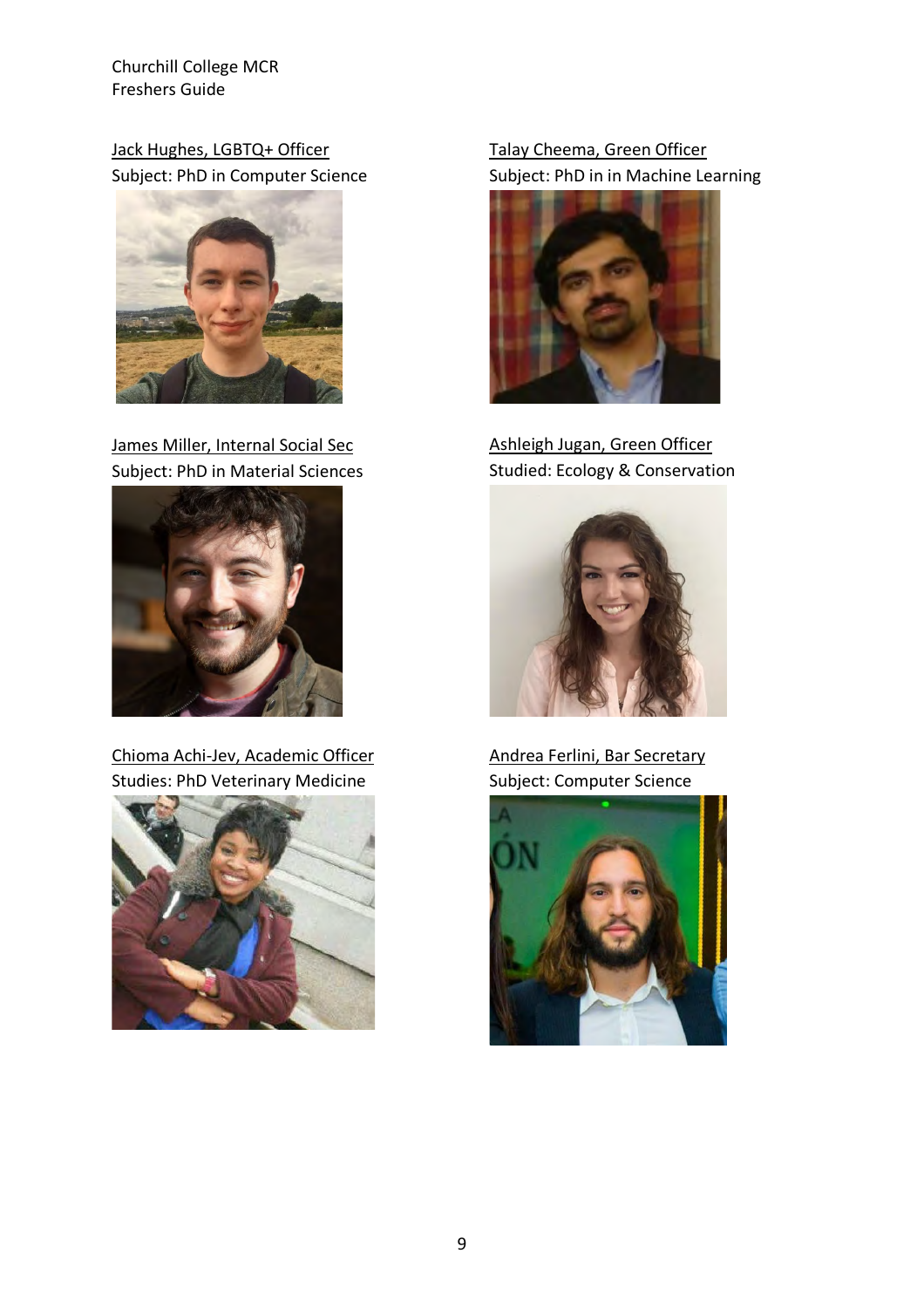Richard Bowen, Bar Treasurer Subject: PhD in Physics



#### Rebecca Heath, Former First Year Rep Subject: PhD in Economics



Ben Ashbridge, Quail Officer Subject: Subject: PhD World History



We also have roles for Internal Social Secretaries, Computing Officer, Equipment Officer, Communication and Publicity Officer and First year representative which are currently unfilled so if you would like to get involved with the MCR, keep an eye out for information regarding Michaelmas term MCR committee elections (other currently filled roles will also be up for election).

#### Sam Bradford, Bar Treasurer Subject: PhD in Maths



Michael Hunter, Ale Officer Subject: Subject: PhD Physics

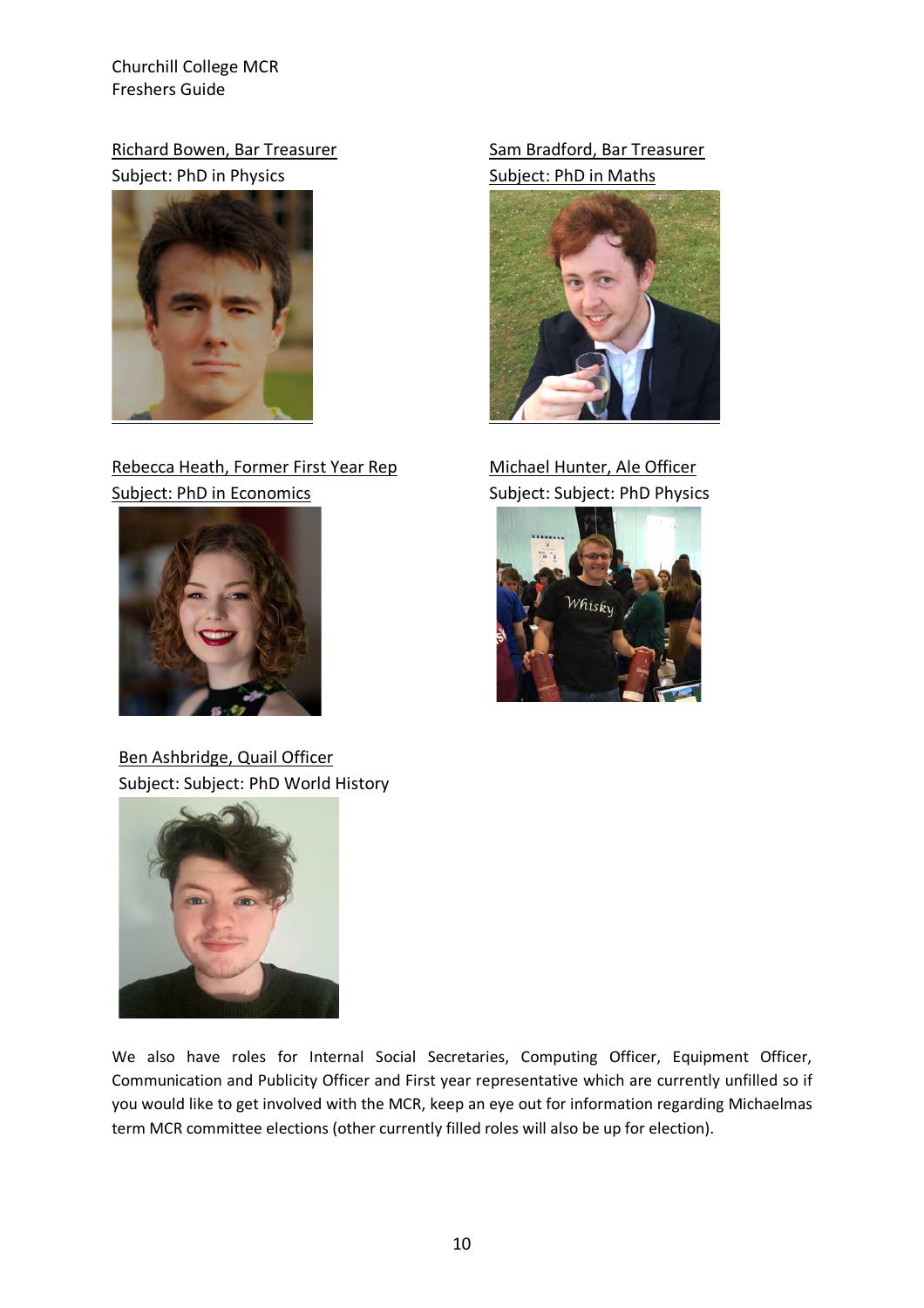#### 2.2 Current COVID-19 guidelines

Given the current COVID-19 pandemic, college life will look significantly different to what you might be expecting. We will get back to normal eventually but in the meantime, we are committed to establishing a safe and welcoming environment for you all and if you have any concerns then please get in touch with your personal tutor or the welfare team. In the UK it is a legal requirement to wear a face mask in shops and on public transport. Many pubs and restaurants now take orders through an app so it is a good idea to get set up and connected to the university wifi or have mobile data as soon as possible. There is a COVID-19 specific hardship fund available if you experience hardship as a result of the COVID-19 pandemic so please get in touch with your personal tutor if this applies to you. If you have symptoms of COVID-19 (check your symptoms here: https://111.nhs.uk/covid-19), you will need to get swab tested and more information can be found here: https://www.cam.ac.uk/coronavirus/staff/health-and-wellbeing/testing-staff-for-covid-19. When you get tested, you will be asked for a list of people you have come into contact with in the last 2 weeks so that if you test positive, these people can be tested and quarantine too. It is therefore a good idea to keep a record of people who you have come into contact with, particularly when meeting lots of new people. If you do test positive, get in touch with your personal tutor as soon as possible. Rules and guidelines surrounding COVID-19 are constantly being updated so find the most recent advice here: https://www.gov.uk/coronavirus



#### 2.3 Accommodation

As a first year, you are guaranteed accommodation at Churchill (unless you've been very late accepting your offer). All Churchill accommodation is located on the main site, or a few minutes' walk/cycle away (with the exception of a few outer hostels). You're encouraged to get involved in college life! The Wolfson Flats have been designed particularly with families and/or married couples in mind. After your first year, the

college runs a ballot system to determine who gets rooms – more details will be available nearer the time. While living in college housing, it's a good idea to bookmark this site: http://www.chu.cam.ac.uk/internal/maintenance/ since it can be used for online requests for carpentry, plumbing, and other such repairs, as well as for necessary housekeeping supplies.

#### 2.4 Library

Churchill has two libraries - with the Bevin library aimed more at Arts and Humanities students, and the Bracken library aimed at the scientists. Both may be accessed any time of the day using your university swipe card, and books are borrowed using a self-service system – please don't abuse it! Most books can be borrowed for 2 weeks, and renewed online easily. If there is something in particular you would like and the library doesn't have it, you can always get in touch with the librarian Mary Kendall (librarian@chu.cam.ac.uk), and she may be able to get it for you. The college libraries are designed to cater to undergraduate courses, but are by no means limited to this. However, as a postgraduate you are more likely to need the resources made available at your departmental library or the University library. Nevertheless, the libraries may still prove a useful hideaway when you need some peace and quiet, or a place to focus – in the Maissoneuve room of the Bevin library there are a number of rather comfy sofas, some of which are purported to being Churchill's own. In the same building, Churchill also houses the Churchill Archives Centre, with its own dedicated library. For the archivists among you, this may be an interesting place to nosey about.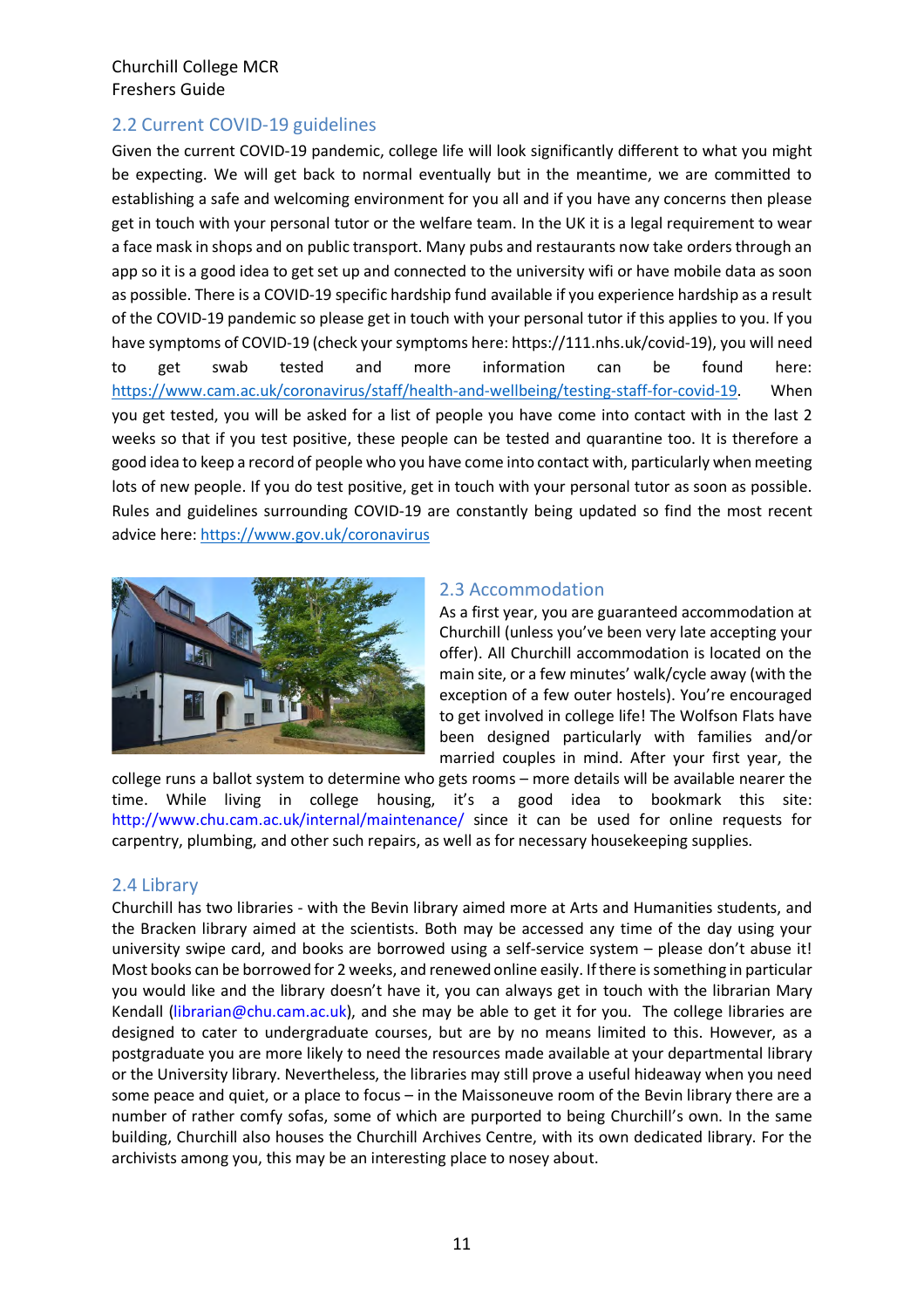#### 2.5 Hall

Every Cambridge College has a dining hall, but Churchill's is the largest. Going to 'Hall' is synonymous with the Cambridge experience – it is a place to discuss the latest scientific discoveries, debate the rise and fall of the markets or simply sit back with your friends and enjoy a meal. With the hectic lab schedules of most postgraduates, going to hall tends to fade into the background, as some like to cook at home. During Freshers' week, it is a fantastic way



to get to know others. On a daily basis, there is lunch and dinner, with brunches on Saturdays and Sunday roasts at Sunday lunchtime. There is also a reasonable salad bar. A standard meal will cost ~£4.00. More importantly, every Tuesdays, Thursdays, and Fridays are formal halls. Formal halls are a chance to get dressed up and have a three-course meal with your friends at a reasonable price. Throughout the year, there will be a number of special occasions that will bring the entire MCR together for a formal, such as Matriculation dinner and Postgraduate Students' dinner. In terms of dress code, most formals are simply suit and tie for the guys and something formal for girls. Only special events (e.g. feasts and balls) are 'Black tie' which means dinner jacket (tuxedo) for men. In terms of dining etiquette, the most important things are to wait until the Master or Fellow says grace before sitting, to start with the cutlery on the outside, and to pass the Port to the left. You'll pick up other things along the way, and if you aren't sure what to do, don't worry…unless you're unlucky to be sitting next to someone too eccentric.

Traditionally it is a Cambridge custom to wear gowns at all formal occasions. This is not the case at Churchill, where gowns are only worn for the extremely formal events. Nevertheless, gowns are an integral part of Cambridge culture, and you're bound to encounter them at some point. The nature of the gown represents your level in the academic hierarchy. As undergraduates, each college has a distinct variation on the standard Cambridge undergraduate gown. As postgraduates, your gown is uniform across the University, but has marks to distinguish your last degree, as well as to identify those who had been Cambridge undergraduates. There are gowns in the MCR cupboard for you to sign out and borrow, in case you need one to go to another college's formal. Please note that there will be no formal halls until further notice as a result of COVID-19 guidelines.

#### 2.6 The Vicious Penguin

The Vicious Penguin is the name of the MCR's own student-run bar! Serving cheap drinks most evenings, it is a good excuse to relax in the MCR after a hard day's work. During Freshers' week, the bar will run a number of training sessions for those of you who may want to help run it.

#### 2.7 The Buttery

This is the name for the main bar downstairs, in the main Churchill building. Catering mainly to the undergraduates, it isn't always open especially outside term time. But when it is open, in addition to drinks, it serves a variety of snacks, and is also a great place for a cheap and quick bite to eat if you're in the mood for pizzas, ready meals or sandwiches. Self-service breakfast is served here on a daily basis instead of up in Hall. You can also buy some daily groceries like milk from here if you haven't had the chance to do your shopping in town.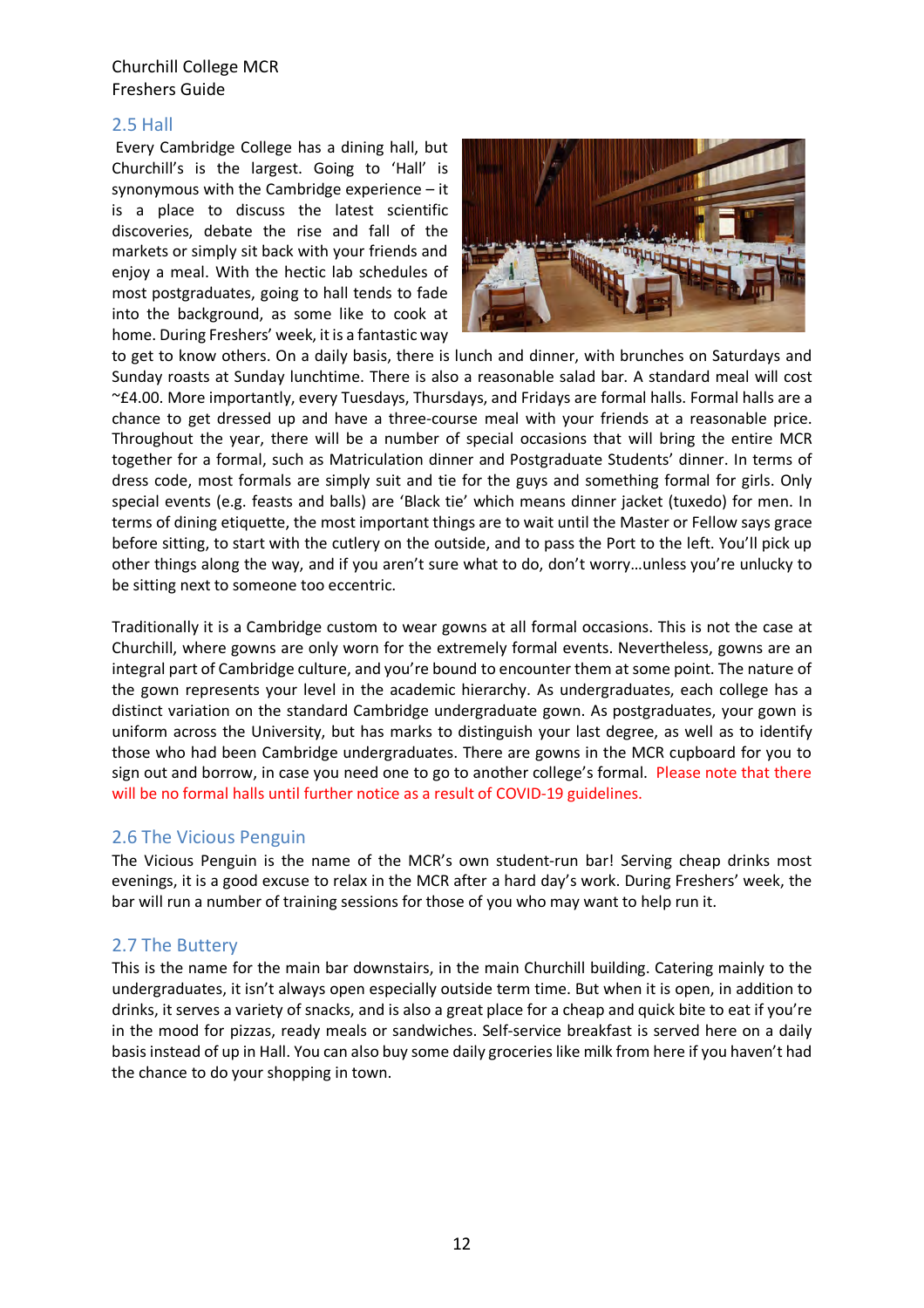

#### 2.8 MCR Sports

One of the joys of the Cambridge college system is that no matter how good you are at a sport, if you enjoy it and/or would like to give it a go, you can without any pressure of expectation. Churchill is particularly lucky to have some of the best sports facilities in all of Cambridge, all onsite. Although run mainly by the JCR (undergraduate), MCR members can and do get involved with most college sports. In general, the "first" level teams are reasonably serious, but

beyond that everything goes. And if you want something really serious, you can always try out for university teams. Or you could take up rowing…as this is Cambridge, no matter what level you row at, you're likely to be pushed to the limit! As chance would have it, there are also a number of MCR specific teams. The MCR football team and cricket team are always on the lookout for people interested in getting involved. There will be a joint MCR/JCR sports and societies squash at the start of term which will give you an opportunity to sign up for anything that catches your fancy.

Lastly, Churchill also has a small gym for use by college members. You will need to attend an induction session in order to gain card access to the gym, and a series of these sessions will be organised during the first two or three weeks of the Michaelmas Term. An email will be sent out by the welfare officers for you to sign up to and it is highly encouraged to attend one of these sessions! However, if you miss the start of term you can arrange for a private induction by contacting the gym president or a trained inductor (a list will be made available at the beginning of term).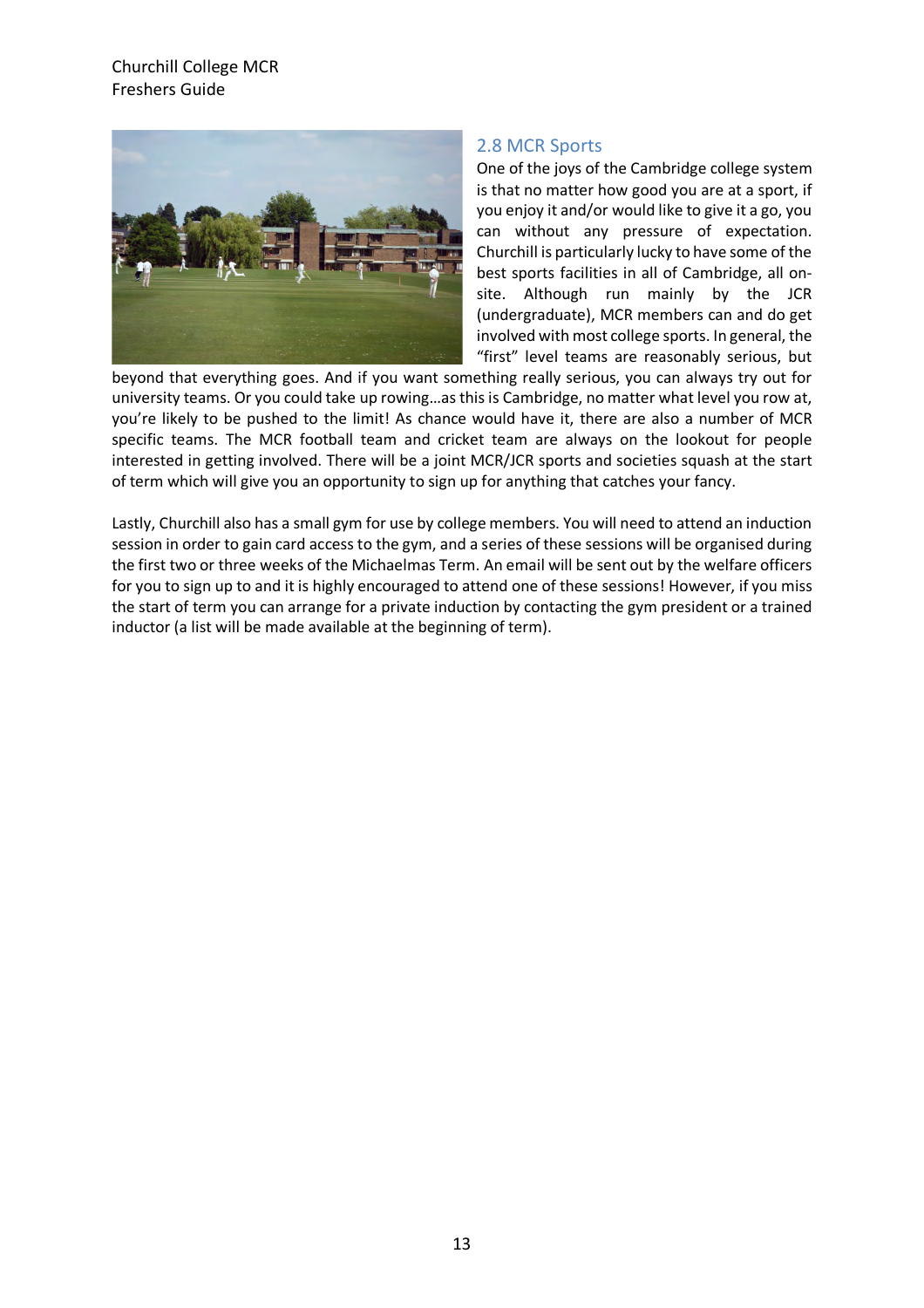### 3. Preparing to come to Cambridge

In the middle of saying goodbye to all your family and old friends, packing may drop to the bottom of your priority list. To help you out, here are some of the items you just don't want to forget. Much of this section is aimed more at international students who are less likely to be accustomed to British conditions, but everyone can feel free to use this as a guide.

#### 3.1 Academic/Legal Requirements

Offer letter from Churchill Documentary evidence of financial support for fees and maintenance Medical certificate/documentation to assist when you register for the NHS. This is particularly important if you have allergies or suffer from some sort of recurring injury. Enough cash to support yourself until you can open a bank account A valid passport (or an EU ID card or UK photo driving licence)

Entry visa/certificate, if from overseas

#### 3.2 Packing

Temperatures in Cambridge usually range from 0ºC to 25ºC. The weather is damp, but not as rainy as other parts of the UK. Instead it can get rather windy during winter. Pack to thisspecification, although buying suitable clothes once here may work out cheaper if you have luggage limitations and may also be more appropriate to the weather conditions. There are a lot of formal occasions at Cambridge, and plenty of opportunities to dress up in black tie so bring a suit or an elegant dress along for formal night out. A full-length evening dress may be useful for attending galas or May Balls.

If you're planning to bring books, remember that you will have to carry them. The Cambridge libraries are well stocked for anything academic that you would require, so at best you would want to carry along casual reading. If you're bringing along electronic goods, remember to check its compatibility with the UK 240V 50Hz grid, and whether it will fit into a three pin UK socket. Items like laptops should be equipped with voltage adapters, so you don't need to worry – but it is worth the thought. As for UK plugs, cheap adapters can be purchased once you arrive in case your connections are not compatible. If you're planning to travel to mainland Europe at all, there are different plug adapters that you will need for European countries that are different from the UK. A universal adapter is another option, which may save some money in the long run if you're planning to travel extensively.

In case you find you want to carry more than your luggage allowance on your flight, or more than there is space for in the car, then you may want to consider delivery services like DHL, UPS, or ParcelForce. These can be expensive, however, so make sure to compare shipping costs with the fees you would incur by checking another bag for your flight. Don't forget though that people tend to accumulate things, and so you'll probably end up having to carry a lot more pack with you when your time at Cambridge has come to an end…. If you're here on a year-long MPhil, carrying too much may just be a hassle. However, it's worth noting that you'll need to supply your own linen, or else purchase it in town. A duvet and pillow are provided by College, but you need to either bring or buy sheets and duvet covers. Extra blankets for winter can be obtained from the Housekeeping staff. A linen package can be purchased from College for £11.75 for a single set or at a shop such as John Lewis, Marks & Spencer, or TK Maxx.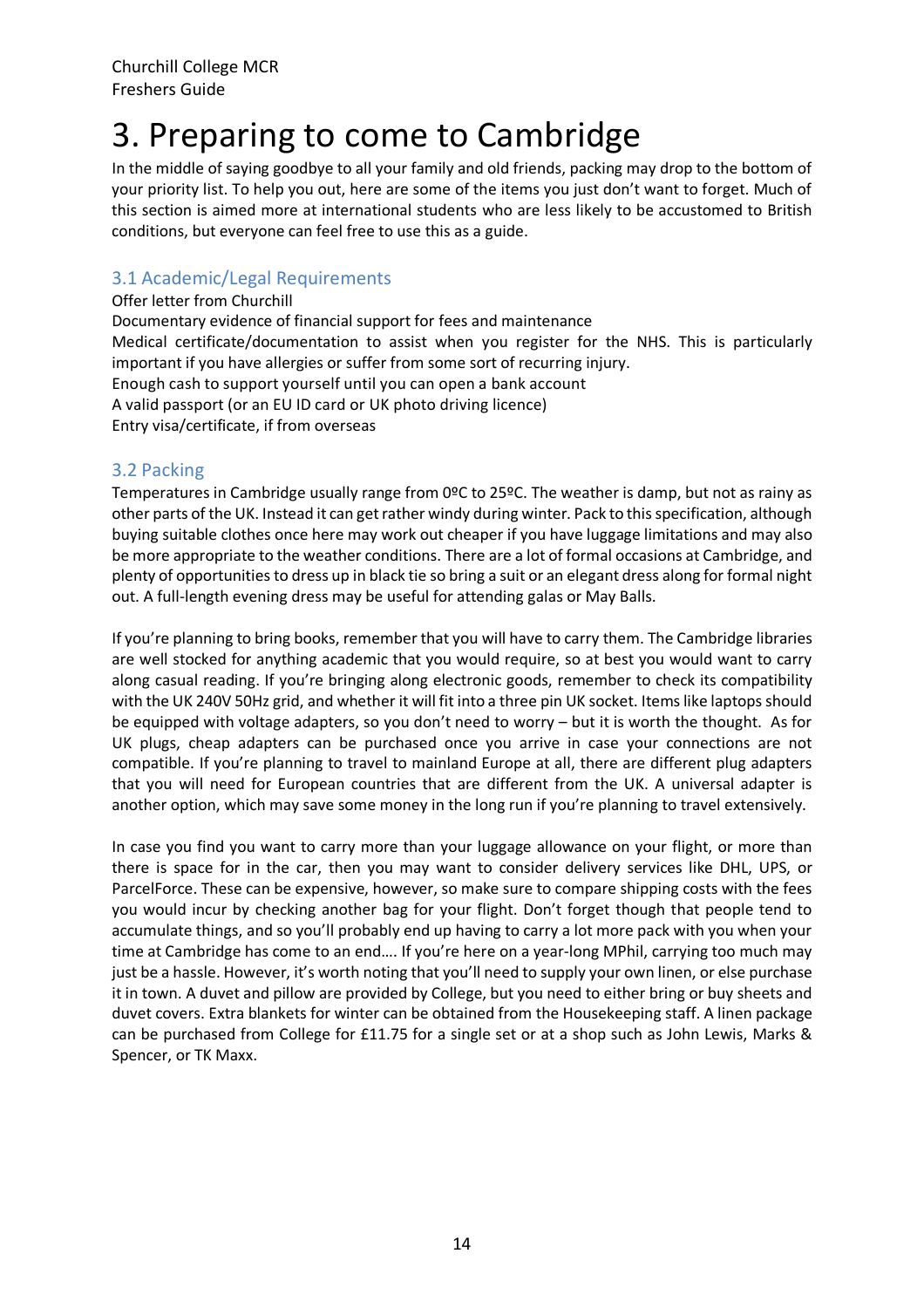## 4. Where to find things in Cambridge

Cambridge is a relatively small city where most things are easily within reach by walking or cycling. Churchill is located on the outskirts of the city centre, about a 15 minute walk from Market square. The benefit of this is that we have beautiful open spaces and no worries about tourists disturbing our lives. The downside is the need to carry your heavy shopping bags home from Sainsbury's…but for the most part you should be fine. And during the week, there is the Universal bus that runs every 15 mins and every 20 mins on Saturdays (http://www.environment.admin.cam.ac.uk/what-are-wedoing/travel/catch-bus). It runs from the West Cambridge site, to a stop just outside Churchill on Madingley Road and takes you to the Addenbrooke's Hospital Bus station via the University Library, Fitzwilliam museum and Cambridge Railway Station. It can be handy on a rainy day, and it only costs £1 if you display your university card to the driver when you get on. A useful map source: www.cam.ac.uk/map (and see map on the next page with labels).



#### 4.1 Arriving in Cambridge

If you are arriving by train, the train station is located on the other side of the city centre from Churchill. At any time of day there is a taxi queue just outside the station, and you can get a lift to Churchill for ~£9.

If you are arriving by coach, the main bus station in Cambridge is located on Drummer Street in the centre of town, but larger coaches, such as National Express, stop outside Parker's Piece, a few minutes' walk from Drummer Street. Consequently, particularly if you're arriving at an odd time of day or night, there may be no taxis around, and if you're arriving in Cambridge for the first time you probably don't want to lug your suitcases all the way across town to get to Churchill. Some numbers that you will find useful for such an eventuality and probably thereafter during your time at Cambridge:

- Panther Taxis: +44 (0) 1223 715 715
- Camcab: +44 (0)1223 704 704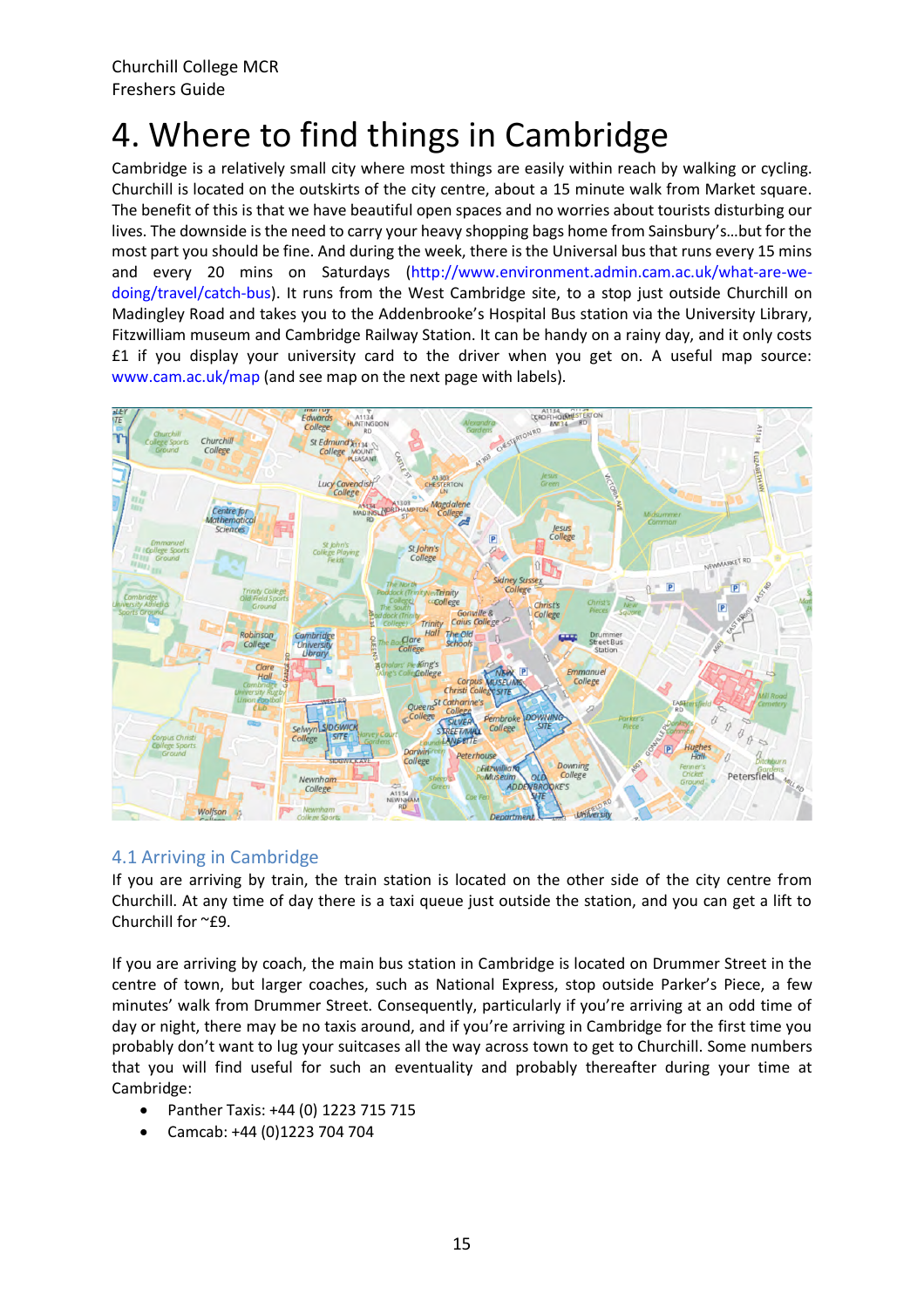Note: When calling from international phones, use the +44 UK country code and omit the 0. Otherwise, if calling from UK phones, keep the 0 and omit the +44. If you arrive in Cambridge late at night, there is a vending machine near the Churchill Buttery, by the lift in the main concourse. The Buttery is open until 11 pm during term time and will have drinks, snacks and light meals available. Sainsburys on Sidney Street in the city centre opens until 11:30 pm on weekdays and Saturdays but shuts at 5 pm on Sundays. Just Eat and Deliveroo are great websites on which you can order from local takeaways. Domino's Pizza (01223 355155) do pizza deliveries until 5 am, Esso Service Station on Histon Road is also open 24/7 and sells sweets, crisps and everything you'd expect to be sold at a service station.

#### 4.2 Nurseries and schools

For those of you with little kids who need looking after when you're in the lab or at work, nurseries are a top priority. Just down the road from Churchill, on Clarkson Road, on the other side of the Maths department, is KidsUnlimited Nursery – it looks like it's a part of Girton College's Wolfson court. Slightly further away, on the West Cambridge site is the University Nursery on Charles Babbage Road. In terms of schools, Cambridge is peppered with a range of private and state schools of very high calibre. This would require a lot more consideration than a Freshers' guide can give, but the Families' rep or the Uni Childcare Information Officer (sarah.andrew@admin.cam.ac.uk) may be able to help on this front. It is possible that those of you with families will be arriving much earlier than 'Freshers' Week'. If this is you, then don't hesitate to contact the Families' rep (mcr-families@chu.cam.ac.uk) who will be around to help you and your family settle in to your new home and meet your neighbours.

#### 4.3 Shopping in Cambridge

As a quick note, for many of the stores mentioned in various sectors (grocery, pharmacy, etc.), you may find it worthwhile to sign up for a membership card, such as a Nectar Card for Sainsbury's, a Tesco Clubcard, or a Boots Card. These allow you to accrue points with each purchase, that you can then redeem in the form of in-store vouchers (or even convert your points into vouchers at other venues, such as the Tesco Clubcard point conversion into restaurant vouchers). Most stores will allow you to sign up for a membership card in the store, and there may be options online as well.

Sainsbury's, located opposite Sidney Sussex College on Sidney Street, is the main supermarket in the city centre and is the most convenient place to do shopping, particularly if your department is in the centre of town. Marks & Spencer is located in Market Square and is another good place for food and other groceries, but may put undue strains on your budget with their higher prices. If you are looking for more exotic foods, spices, etc., you'll need to venture up to Mill Road.

If you're looking for a bigger selection and lower prices there are several Tescos on the outskirts of Cambridge, the largest being on Newmarket Road. There is also a large ASDA just off Newmarket Road on Coldham's Lane. There is also a small Waitrose on Fitzroy Street near the Grafton Centre. Alternatively, you could order online, and typically for Tesco's and other stores there is a 1 or 2-hour delivery window, which can be very handy. Nearer to Churchill, on the other side of Murray Edwards is a little corner shop – Midan, Histon Road. This is good for little emergencies, and if you're into your Indian cooking, this is the place to stock up on spices. If you turn up Histon road a little bit of a walk will get you to Aldi, Iceland and a Co-op.

When you arrive in Cambridge, you're probably going to lack a number of essentials, such as dishes, utensils, etc., simply because you were prudent not to fill up your bags unnecessarily. Once in the city centre, walk past Drummer Street, up through Christ's Pieces, and you'll find yourself heading towards the Grafton Centre. Just before you get there, you will find Argos, which is possibly the best place to pick up any basics you may need. There are a number of other major shops and clothes stores in the Grafton that you may find of interest.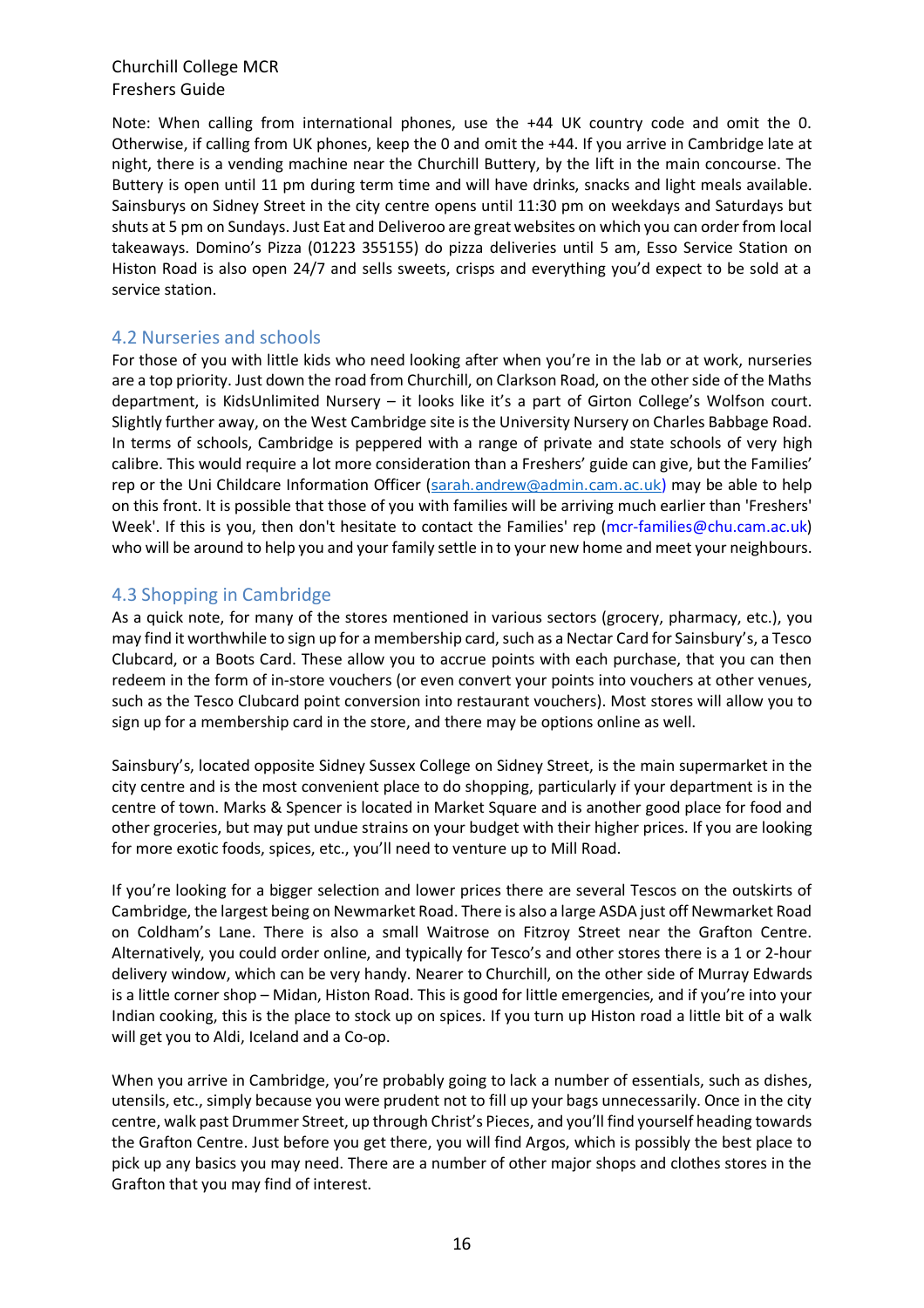Closer to the town centre, the main place to shop is the Grand Arcade/Lion Yard where you can find department stores like John Lewis. Or there's always Marks & Spencer's. If you're looking to decorate your room, the Guildhall holds a random poster sale at the start of every Michaelmas term (during Freshers' week usually) where you can find something to suit most tastes. Stationery and books WH Smith, just off Market square, or Ryman's, a few metres down the street from Sainsbury's are good places to shop, and the latter even offers a student discount when you present your student ID and sign up for a free student membership card. The Porters Lodge at Churchill College also stock some stationery. In terms of bookshops, Cambridge is simply littered with them. The true treasures are the little out of the way hidden ones where you can spend some time nosing around dust lined book shelves. A more likely stop for most of you however will be Heffers (Trinity Street) or Waterstones (Market street). The Cambridge University Press has a bookshop just opposite Senate Passage (near Gonville and Caius College and the Senate House) where you, as a Cambridge student, can get a 20% discount on any purchases.

#### Pharmacies and Opticians

There is a very large Boots on Sidney Street that sells most healthcare items in addition to pharmaceutical goods. Superdrug, also on Sidney street, is possibly a better option if you are on the lookout for specific medications. Clamp Opticians, on St. Andrew's Street, or Boots are good places to go in the event you need glasses or your eyes checked. There is also a Rowlands pharmacy on Histon Road near Aldi, the Co-op, and Iceland.



#### 4.4 Religious institutions

The Chapel at Churchill College may be found at the top of the fields and is open for general prayer. Unlike some of the older colleges, the Chapel does not play a significant part in the life of Churchill College because it was founded as a secular institution. However, there is a Christian service every Sunday at 5.45pm, led by the Chaplain Revd. Dr. John Rawlinson.

Cambridge is also replete with churches of all sorts of denominations, although predominantly Church of England. A church frequented by most

Anglican students, particularly by members of the Christian Union, is St. Andrew's the Great (on St. Andrew's Street). The Catholic Chaplaincy (Fisher House) is located off Market Square on Guildhall Street. The Cambridge Jewish Centre may be found off Bridge Street, along Thompsons Lane. For other religions some research may be required. The University Church, Great St. Mary's, serves a more

symbolic purpose – although it runs regular Anglican services, its main use is for special University religious services. There is also a new Central Cambridge Mosque on 309-313 Mill Rd.

#### 4.5 Movies and Theatre

The Vue Cinema, in the Grafton Centre, and Cineworld, on Clifton Road in the Cambridge Leisure centre, show all the big releases. The latter is a little far out, but if you have a bike and want a relaxed evening out including a movie, there are a number of restaurants in the area, and a bowling alley and an arcade on the ground floor. The

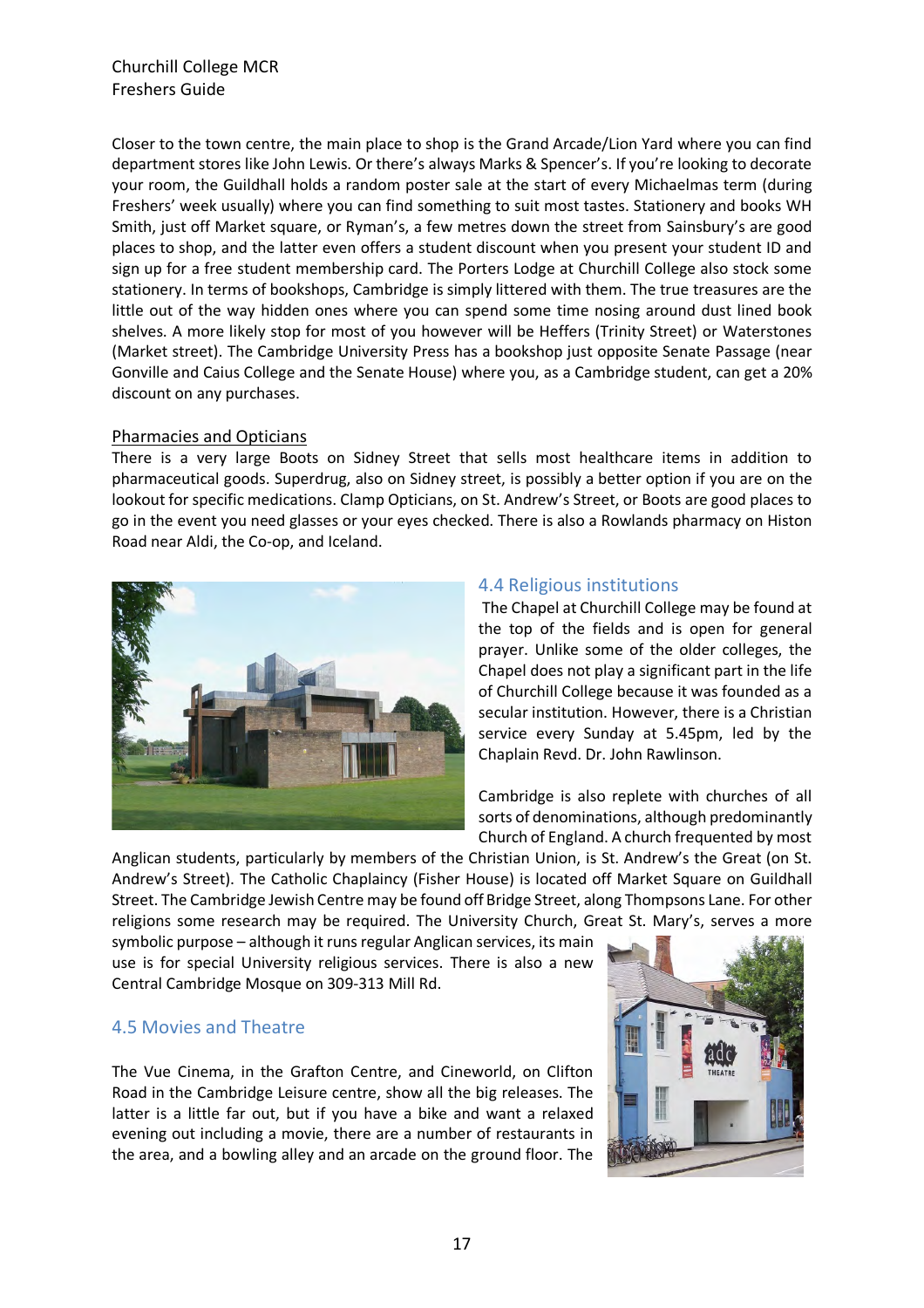Arts Picturehouse, on St. Andrew's street, is an independent cinema that plays more artsy films and local talents – and has a great bar!

Cambridge has a thriving amateur theatre community, as well as being a place that attracts a number of professional stars. The ADC and the Cambridge Arts Theatre are wonderful places to spend an enjoyable evening, as is the Corn Exchange. Churchill's very own GODS society is a good group to get involved with if you are keen on acting or producing.

#### 4.6 Student welfare

The MCR is a community consisting of friendly members who support each other. Whether you need some advice, an ear to listen to your problems, or someone to give you a helping hand, feel free to get in touch with any of your fellow MCR members. The welfare officers in particular are here to help, and they can put you in touch with professional welfare services if necessary. All communication between you and the welfare officers is strictly confidential. The officers can supply you with free condoms, pregnancy tests, and personal attack alarms on request – they will be in contact at the start of the year to detail what they can do, but you are always free to get in touch directly as follows:

- Women's welfare: Elre Oldewage, mcr-womenswelfare@chu.cam.ac.uk.
- Men's welfare: Sam Turner, mcr-menswelfare@chu.cam.ac.uk
- Families' representatives: Amila Sankalpa Jayasinghe, mcr-marriedstudents@chu.cam.ac.uk
- LGBT+ Officer: Jack Hughes, mcr-lgbt@chu.cam.ac.uk

You can contact the welfare officers anonymously via the links below. They will be able to reply to your note, but your email-address will remain hidden to them. http://mcr.chu.cam.ac.uk/contact-form/?id=1 (Men's) http://mcr.chu.cam.ac.uk/contact-form/?id=2 (Women's)

http://mcr.chu.cam.ac.uk/contact-form/?id=6 (Families')

http://mcr.chu.cam.ac.uk/contact-form/?id=7 (LGBT+)

The Churchill College nurse (nurse@chu.cam.ac.uk; 01223 336133) and Churchill counsellor (counsellor@chu.cam.ac.uk; 01223 313515) are other people you can contact for help on welfare issues.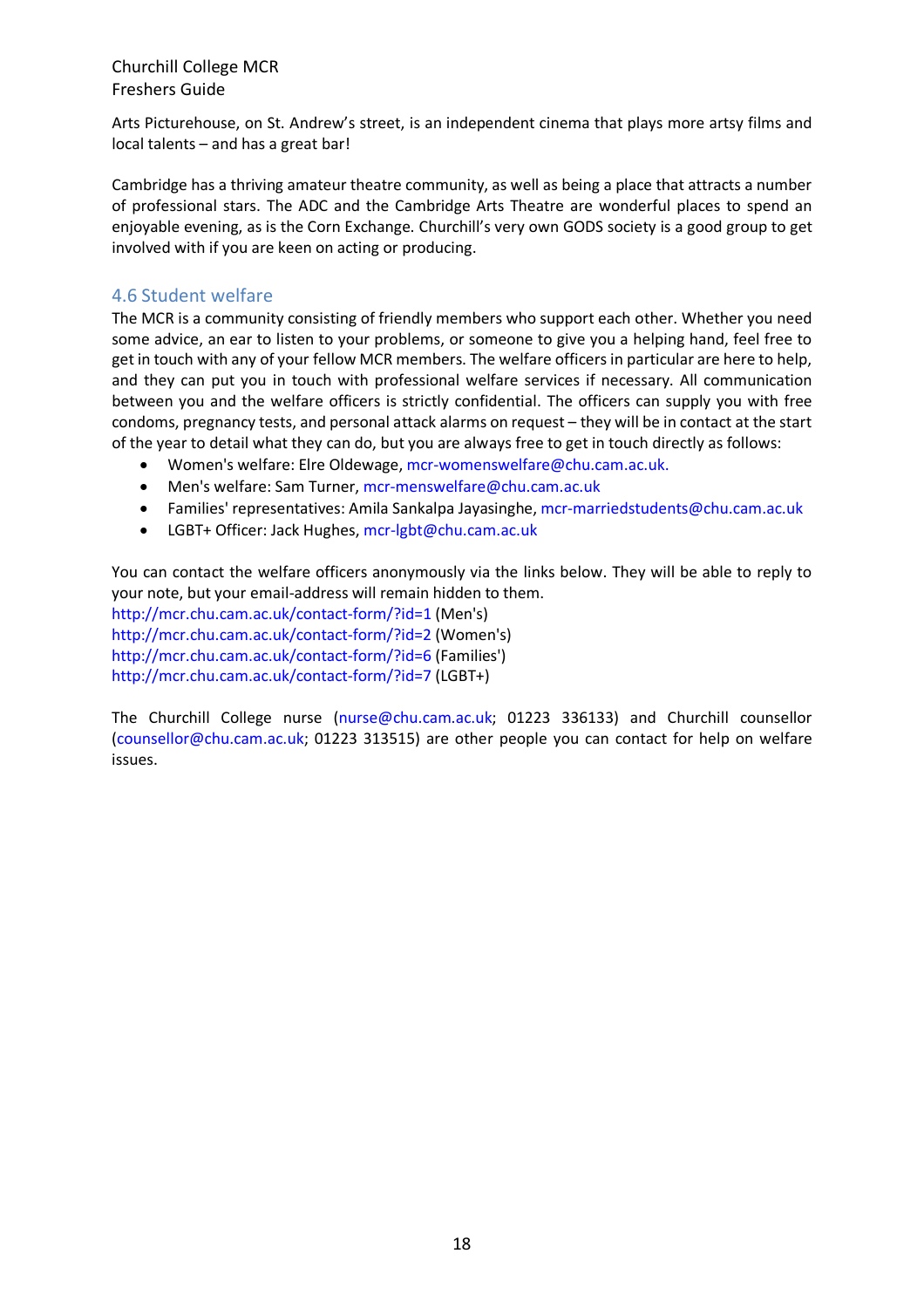### 5. Random useful other things

#### 5.1 The Academic Year

While this is irrelevant to most post-graduate students as most courses don't operate on the same cycle as undergraduates, it is handy to point out the structure of the Cambridge academic year. There are three 8-week terms known as Michaelmas, Lent, and Easter, with a five-week break in between each. The term dates may be found at http://www.cam.ac.uk/univ/termdates.html. All undergraduate lectures, with the exception of some courses like the  $3<sup>rd</sup>$  and  $4<sup>th</sup>$  year Manufacturing Engineering courses, take place only during these periods, known as Full Term.

By university statutes you are required to remain within a certain radius from Great St. Mary's (the University Church) for the duration of Full Term, unless special dispensation has been made. This is known as 'keeping residence'. Therefore, most postgraduate students stay in Cambridge for Full ``term.

The week after the last week of Full Term in Easter term is known as 'May Week', despite it being held in June. This is the week of frivolity and festivity when most Cambridge balls are held to celebrate the end of the year. Churchill does not host its own May Ball, but holds a smaller Spring Ball in February every other year.

#### 5.2 Post – your pigeon holes

Your address while at Churchill is simply: Your name, Churchill College, Cambridge, UK, CB3 0DS.

All post gets delivered to your little hole in the wall letter box known as your 'pigeon hole' – these are located either in the mail room, or in the Porters' lodge, depending on yoursurname. The pigeon hole name tags are also colour coded, with all postgraduates demarcated by white tags so that they are easier to spot. If your post is too big to fit into the pigeon hole, the porters will put a note in its place to ask you to pick it up.

During term time the university-wide student union, CUSU, runs a free mail system that allows you to post between colleges. Similarly, the main University Mail System, UMS, may be used during term time free of charge to post things of an academic nature to your supervisor or other colleagues. You can post normal mail at the Porters' lodge instead of walking to a Post office in town.

#### 5.3 Cycling in Cambridge

A new city always brings a whole new set of rules. For a place like Cambridge where cycling is second nature, it is surprisingly not very cycle friendly, with numerous tourists doing their very best to walk right into you as you cycle around town. To assist with the flow of students, residents and everyone else who decides to visit, Cambridge has a strict (~ish, given that you always find ignorant people cycling the wrong way) one way and no cycling policy along certain streets in the historic city centre – see the mini map below. Try and keep to this because if you're caught, and the officer isn't very kind, you can be fined a rather hefty sum. Also, for those of you coming from abroad, we drive on the lefthand side of the road here. Cycles are expected to follow the flow of traffic and the normal rules of the road, so please be careful not to end up cycling on the wrong side. Given the number of cyclists in town, it is somewhat unsurprising that there are also significant numbers of reported cycle theft. As a precautionary measure, and also to keep track of who has a bike in college, all students are required to register their bike with the porters when they first buy/arrive with a bike. If you have a more expensive one, it may be worth considering registering yourself with a service like Immobilise just in case - http://www.immobilise.com/index.php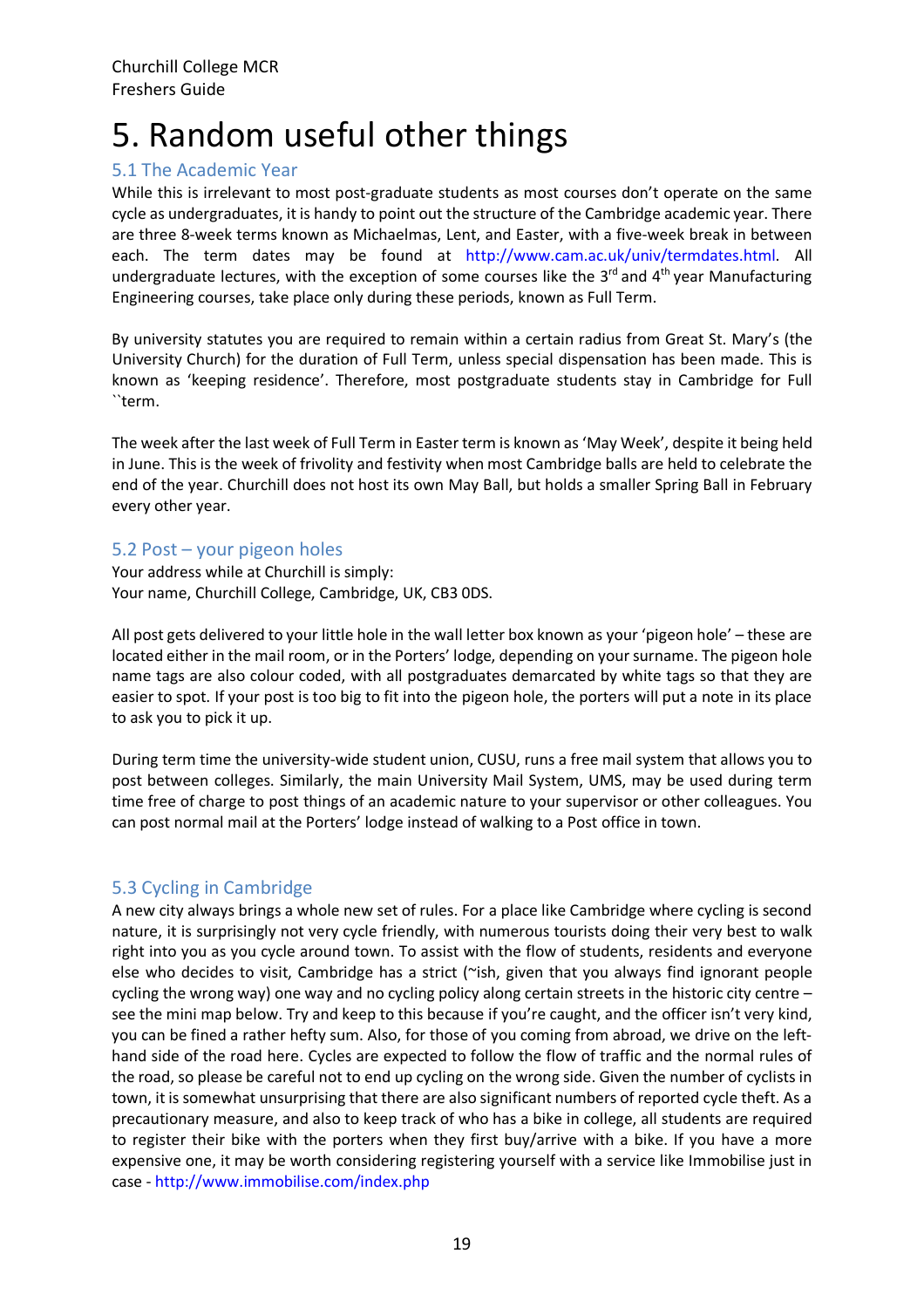In addition to registering your bike with the Churchill Porters, a useful note is that you can also request more information from the Porters about secure bike storage. Churchill has several secure bike sheds for students, one with a PIN access code and the other with lock and key access. The Porters can help supply the code and get you set up with the lock and key system, if you so wish. For some more helpful advice about cycling and other transportation-related concerns in Cambridge and throughout the UK, please see the Transportation FAQ section!

#### 5.4 Accommodation around Cambridge for visiting families

If you have any guests staying overnight in College, you should let the porters know how many guests you are having over as well as the date they anticipate leaving. If you are in a single occupancy College room (i.e. every College room apart from the Wolfson flats), children are not allowed to stay overnight. We understand this is quite difficult as accommodation around Cambridge is quite expensive, so we have compiled a list of some more affordable hotels/B&Bs in Cambridge:

- Arundel House Hotel
- Premier Inn Cambridge (A14, J32) Hotel
- Travelodge Newmarket Road Cambridge
- Stationroomz
- Holiday Inn Express Cambridge
- Hamilton Lodge
- Travelodge Cambridge Central Hotel

Also check out:

- University rooms to rent available rooms in the Colleges though (generally better out of termtime) (http://www.universityrooms.com/en/city/cambridge/home)
- The University Accommodation Service which has a section on short visits
- (http://www.accommodation.cam.ac.uk/VisitingCambridge/)
- Airbnb (https://www.airbnb.co.uk/s/Cambridge--United-Kingdom)

#### 5.5 Trips and Travelling

After some time in Cambridge, sooner or later, you will experience what is widely known as "The Bubble Depression." If your mood levels have dropped significantly and amid all the work you realize that the only places you visit every single day do not go beyond your room, the library, college hall and MCR Bar (if you are lucky), then it is time to leave this place – even for just a few hours. Here are some inspiring places around Cambridge you can easily visit by foot or on your bike if you need a retreat (London is a chapter on its own).



#### Ely

10 mins by train (or ca. 1.5 hours on a bike) from Cambridge lies one of Britain's most impressive cathedrals. Also check out Oliver Cromwell House and the river, where the University rowing crews train every day.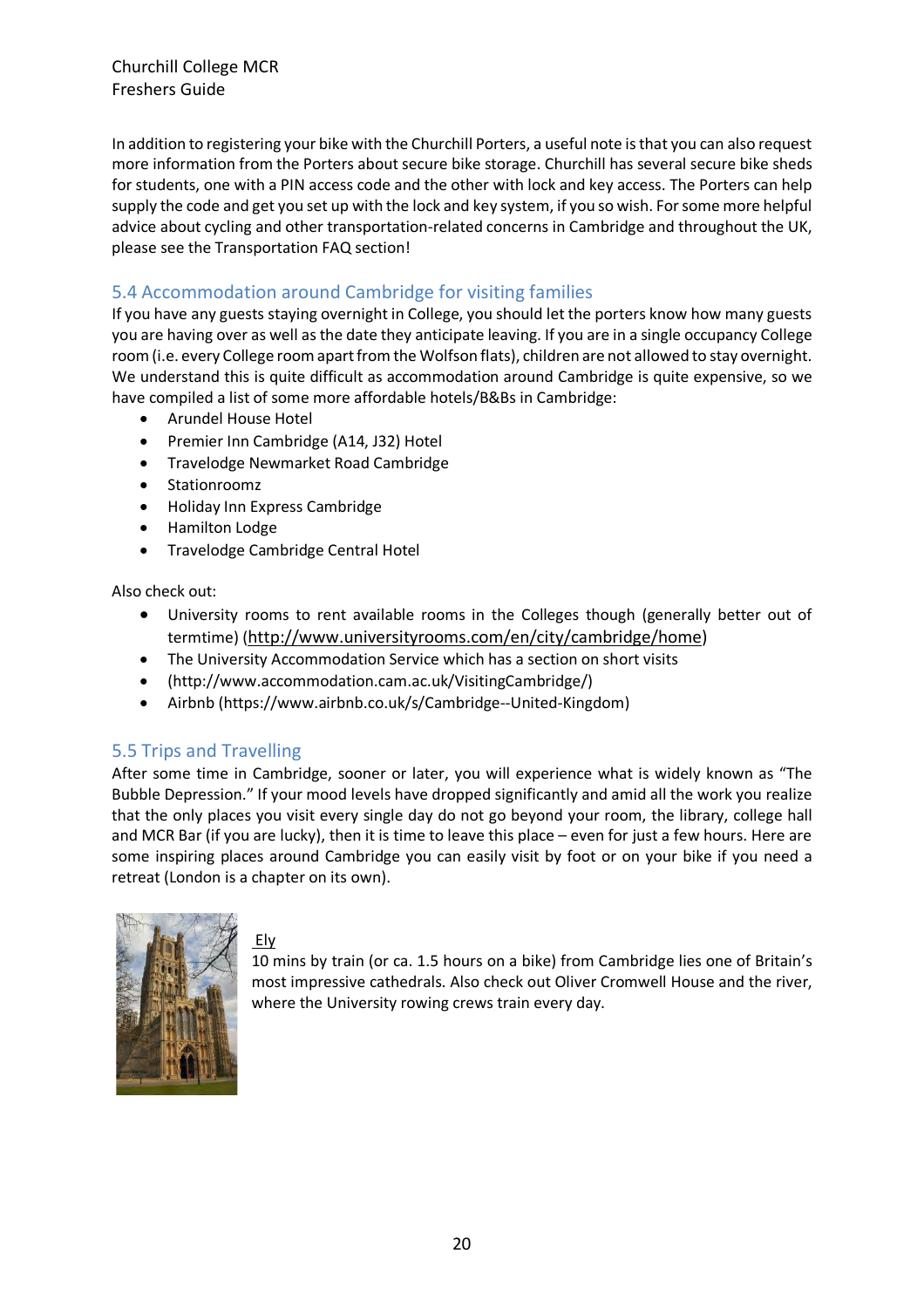#### Wimpole Hall Estate

Easily reached within an hour on your bike. Nice British countryside architecture with a huge park full of grazing sheep. Feed pigs and cows on their estate farm for a truly rural experience.



Originally a large Iron Age Hillfort – today a natural reserve great for picnics, geocaching or just chilling. Just south of Addenbrooke´s and can be easily cycled to. Don´t miss the great view of Cambridge and the old Roman road.



#### Grantchester

A stereotypical escape for the tired Cambridge student. Explore the meadows, tease the cows and enjoy some afternoon tea in the famous Orchard like Virginia Woolf or Bertrand Russell did before you. Takes one hour of slow strolling to reach.

#### Coton

A small village just 30 min on foot from Churchill. Walk past West Cambridge and cross the motorway bridge to explore this small place with a nice church, pub and grazing llamas. Good for refreshing your brain.



#### Castle Rising, Sandringham & Hunstanton

Makes a great weekend trip. Catch a train to King´s Lynn and then go on with the Coasthopper bus to explore a 12th century castle, Her Majesty´s Norfolk estate and gardens, and a nice seaside town called Hunstanton (lighthouse, seal safari, beach).

If you feel like leaving the country altogether this is a great place to be! London´s airports (especially Stansted, Gatwick and Luton) offer a wide range of extremely cheap flights all over Europe, Turkey and Morocco. You can get flights as cheap as £30! Check out some of these low-cost airlines: www.ryanair.com

www.wizzair.com www.easyjet.com www.monarch.co.uk

Paris, Brussels and Amsterdam are just a few hours away by the Eurostar trains: www.eurostar.com

#### 5.5 Transportation FAQ

Q1: I'm flying into Heathrow airport and need to know how to get to Cambridge. What's the best way to do this?

A1: There are a few ways to get to Cambridge, and how much luggage you have will likely determine the best approach. If you're travelling with several pieces of heavy luggage (which is likely if you're coming from far away), it's probably best to take a National Express Coach from Heathrow to Cambridge. You may save some money if you buy your ticket online in advance (see Useful Links), or else you can buy the ticket at the Central Bus Station, which is attached to Heathrow Airport. If you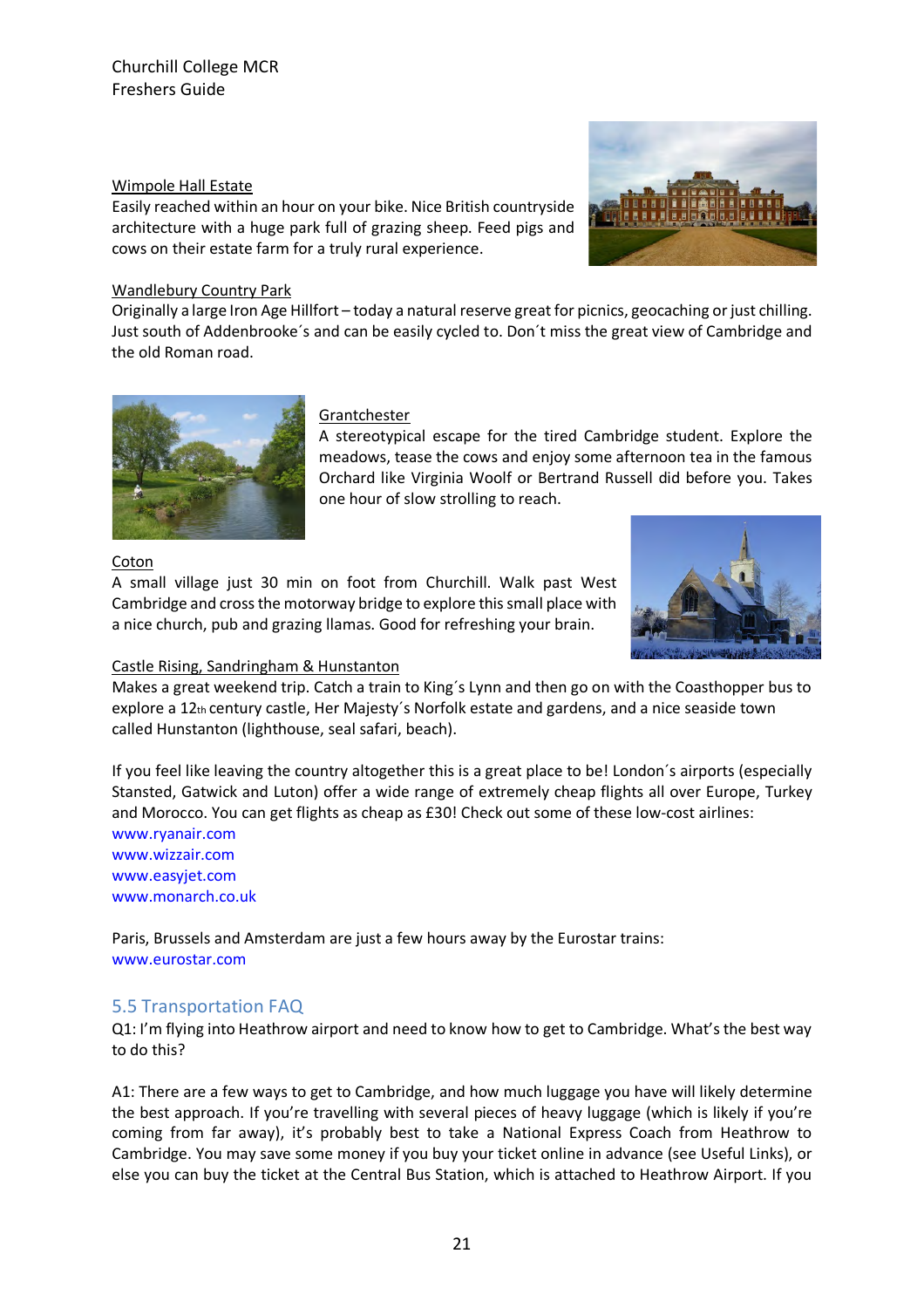choose to buy your bus ticket on the same day as your flight, it would be a good option to consider purchasing a Coachcard as well, which can then be applied to your ticket purchase and all future purchases. See Q3 and corresponding answer on the following page. A useful note is that Heathrow has free trolleys to use for your luggage, pick them up when you retrieve your luggage and they will certainly be useful for the long walk from your terminal to the Central Bus Station. If you are not overloaded with heavy luggage, you may also consider taking the Piccadilly Line of the London Underground Tube all the way to King's Cross station in London, from which you'll need to take another train to Cambridge. Although this may work out to be quicker and possibly a bit cheaper than the coach, it may be inconvenient with a lot of luggage, and very difficult to do when you need to transfer from the tube to the King's Crosstrain station and its many stairs. It can be done, though, and worth considering with fewer bags.

Whether you arrive by train or by coach, you will need to take a taxi from either Parker's Piece (if arriving by coach) or the Cambridge Rail Station. As mentioned in section 4.1, there is typically a taxi queue at the rail station, so you can find a driver willing to take you to Churchill College. As a note for international students, it is not customary to tip the taxi drivers, though they may be appreciative if you do. Section 4.1 also lists two common cab company numbers in Cambridge, and another link to taxi numbers can be found in the Useful Links section.

Finally, a wonderful resource if you still have questions about arriving in the UK and getting to Cambridge, potentially from Gatwick or other airports, be sure to check out this Graduate Union page: http://www.gradunion.cam.ac.uk/wp/support/living-in-cambridge/informationtransport/#air

Q2: What is the best way to get around Cambridge, and what resources are available for the different transportation options?

A2: Depending when you'd like to travel, several options may be worth considering. A bike is really essential if you'd like to get around Cambridge easily and to set your own schedule with more freedom. The bus system can be helpful, though, for getting to big landmarks such as the city centre and Addenbrooke's hospital. The bus system is considerably less reliable in the evenings, however, for certain parts of Cambridge. Some helpful links for when you first arrive to figure out which buses to take or where to cycle or walk are listed below:

- GoogleMaps (http://maps.google.com/) of course is a great resource for getting maps ofan area and planning public transportation, walking, or even cycling trips. However, its infrastructure is much better for the US and is not as detailed for the UK and Cambridge. Thus some of the links below, like TransportDirect, are much more helpful for the UK.
- TransportDirect (http://www.transportdirect.info) allows you to search public transportation options or cycle routes in and around Cambridge and other parts of the UK. The bus times may not be reliable using that site, though, and for that you should use the link below to determine timetables and bus routes.
- StageCoach (http://www.stagecoachbus.com) operates the bus system in Cambridge. You can get timetables, bus routes, and other information regarding buses for travel within Cambridge and in other parts of the UK. The times are fairly reliable but listings for times where there's heavy traffic (common in the mornings and evenings around "rush hour" times such as  $8 - 9:30$  am and  $5 - 7$ pm) and nighttime estimates may not be as accurate.
- WalkIt (http://walkit.com/) offers good information about walking routes in the UK. It's helpful both for figuring out routes in Cambridge and London.

Cycling Resources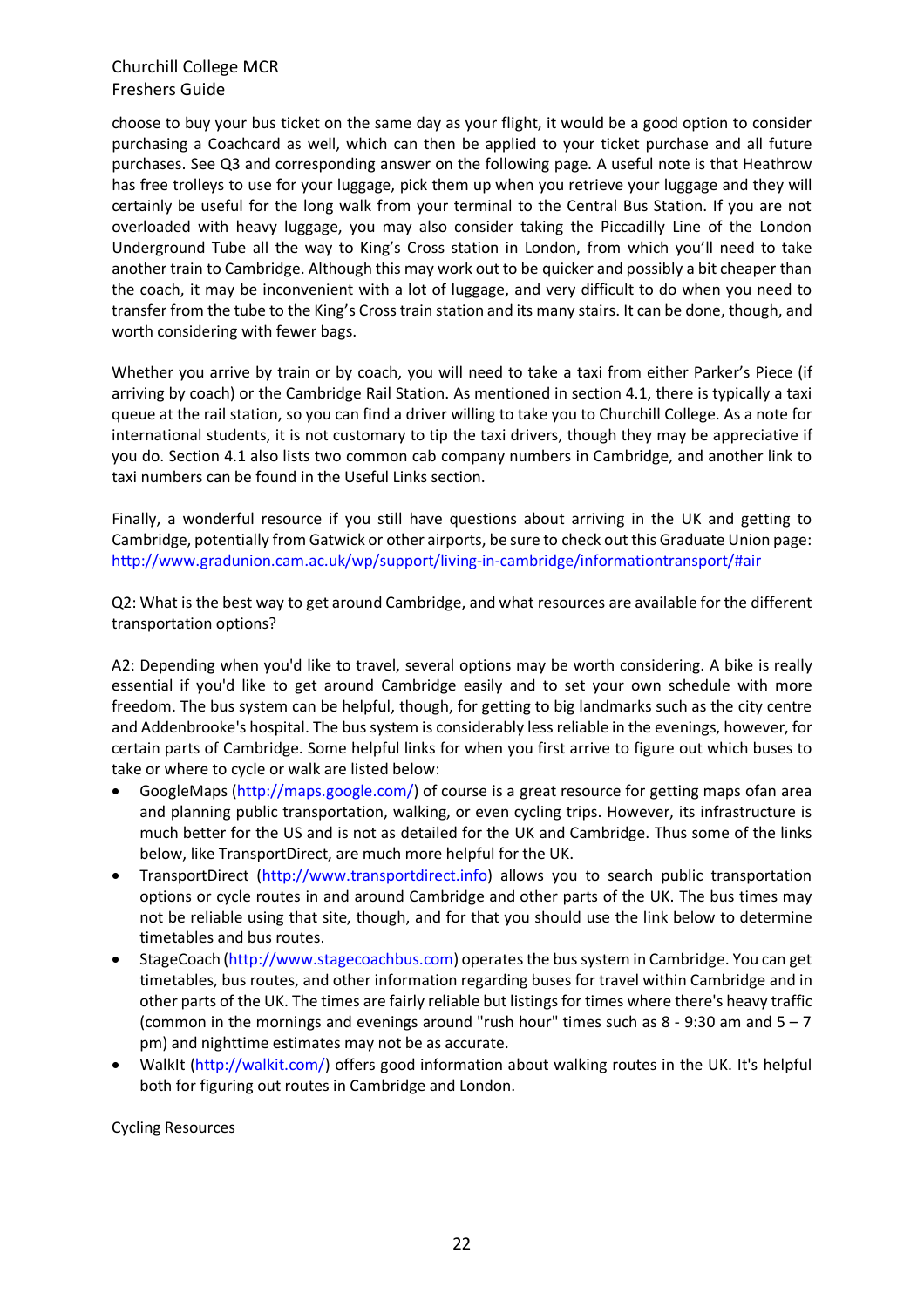Cambridge Cycling Campaign (http://www.camcycle.org.uk/resources/map/) offers a good map, and you can request one for free to your UK address, as well as helpful links shown to the left for cycling rules and bike maintenance.

Second hand bike shops in Cambridge (there are various... one is: http://www.camcycles.co.uk/ and you can search for bike shops in Cambridge on this site, which also has helpful general info about cycling: http://www.cyclescheme.co.uk/partners)

CUSU cycle information (http://www.studentadvice.cam.ac.uk/welfareissues/cyclingsafety.html) has a lot more links than are provided here for information about cycling in Cambridge. Important cycle safety tips:

- Always wear a helmet! It's not the law to do so in the UK, but is best for your overall health and safety.
- Turning left on red is illegal for cars AND for cyclists! You could be fined for doing this.
- It's also best NOT to cycle against the flow of traffic, as this will endanger your life and confuse drivers and pedestrians.
- Stick to the flow of traffic and obey all traffic laws, including stopping at "zebra crossing" crosswalks when pedestrians are present.
- You must have lights on your bike at night, white for the front and red for the back, and can be fined for not doing so

Q3: There are a lot of "cards" out there for transportation to and around London. What's the difference between the types of "cards"?

A3: There are 4 types of cards you should be aware of, travelcards, railcards, Oyster cards, and coachcards.

- Travelcards provide a day's worth of travel on London public transportation, such as the underground subway (tube), buses, and trains. Read more about travelcards here: http://www.londontravelpass.com/. You can choose the travelcard option when purchasing rail tickets either online or at the station, and this will potentially save you money when you're in London. If you're doing a day trip, especially, and are planning to use a lot of the tube lines and buses in London, it's probably worth it to get a travelcard rather than a return rail pass (two-way) and Oyster card top ups (see below for more info on Oyster cards). You can also buy a travelcard independently of a rail ticket, if that seems like a more economical option for a day's worth of extensive travel in London.
- Railcards (such as the young person's 16- 25 railcard: http://www.16-25railcard.co.uk/) provide a 33% discount on rail tickets in the UK. Even if you are older than age 25, you can still qualify for a 16-25 railcard as a full-time student; however, you'll need to get the necessary paperwork from your department in order to do so. Check out the website for more info. An important note for international students is that the online form is designed for evaluating UK passport numbers and may not work for your country's passport. Thus you will need to bring a UK-sized passport photo to the rail office to obtain your railcard, which is £30. The office where you will get your railcard is not located in the main Cambridge rail station entry, but in a side entry to the right of the main entrance. It also helps to print out and fill out the railcard form ahead of time so you can expedite the process of getting your railcard. The most important point is that you'll need to bring in a passport photo, so for international students already getting one of those for the Visa process just get an extra one at that time and hold onto it for the railcard. The size isn't super important since they trim your photo anyway (so they'll probably accept a US-sized passport photo), but you'll need one of approximately the right size.
- Oyster cards (https://oyster.tfl.gov.uk/oyster/entry.do) are used for the public transportation network in London and are valid for pay-as-you-go credit on the tube, buses, and some rail lines. You can buy an Oyster card from one of the machines at an underground (tube) station for a £5 deposit or can buy a card online too. After you have the card, you simply "top up" or add credit as you travel around and the cost of certain modes of transportation is determined by zoning. The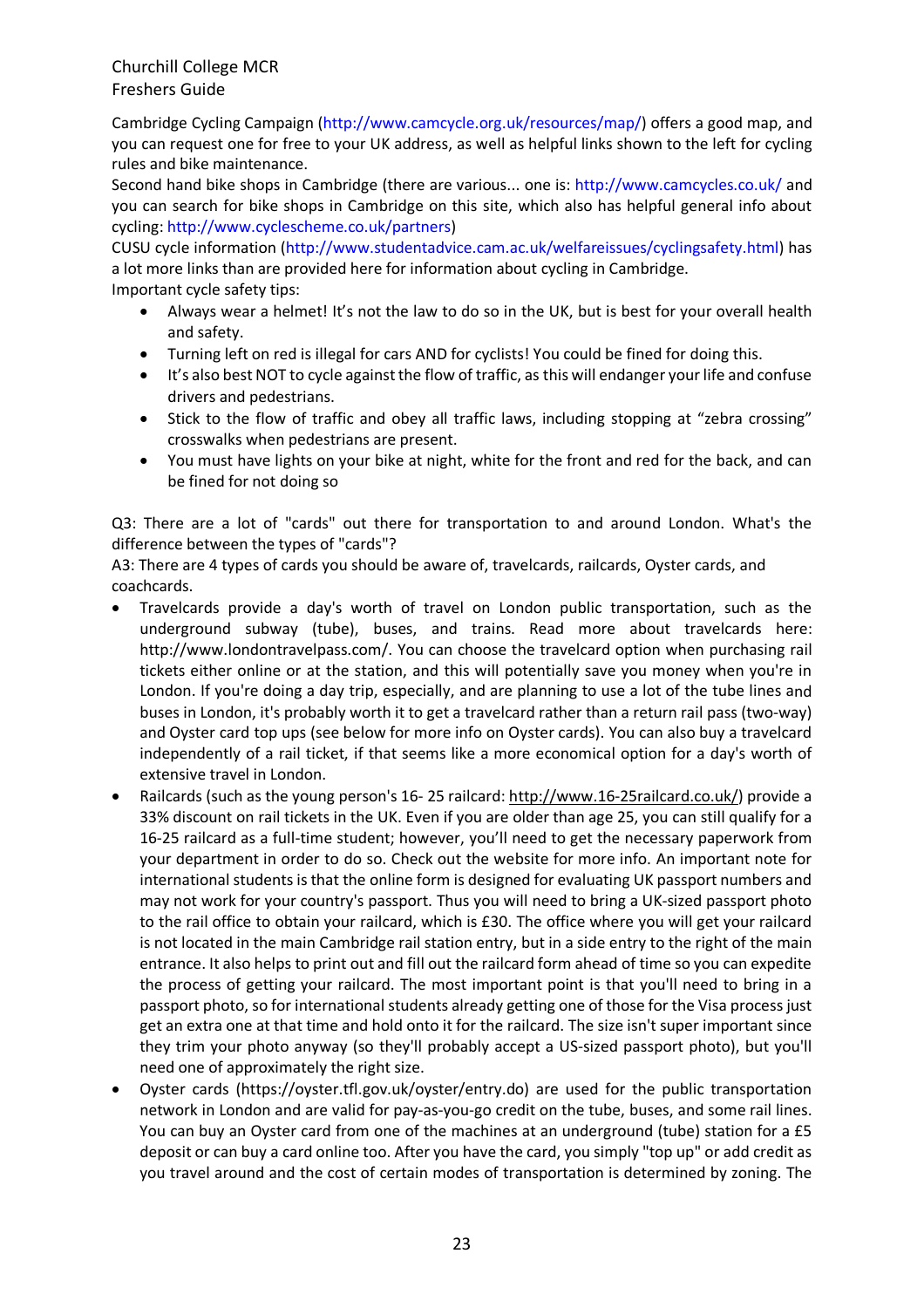Oyster card is definitely a good investment for any trip longer than a day trip to London (where the travelcard may be more economical) because it's a reloadable card and not time-limited. You can "top up" or add credit to your Oyster card online, or else you can top up at tube stations. An important note is that you need to "touch" the Oyster card to the sensor both when you enter the underground station and when you leave, so keep it handy after the tube ride. For buses, though, you just "touch" the Oyster card to the sensor when you get onto a bus but not when you get off the bus. It's actually important to know how to "touch" in and out since the maximum daily payas-you-go fee of £7.40 will be charged if it's done incorrectly. The Oyster card can also give a discount on riverboat fares. The fees for various zones and modes of public transport are quite detailed and depend on what time of year you're traveling as well (classified as "peak" and "offpeak"), and can be found here: https://tfl.gov.uk/fares-and-payments/.

• Coachcards are considerably less complex than the other cards described, and are only £10 for a young person coach card. They are offered by the National Express coach service and provide up to a 30% discount on coach fares, which could be helpful for traveling directly from Cambridge to various London airports since National Express provides direct coaches to Heathrow, Luton, and other airports. You can buy the £10 coach card from a National Express bus station (such as the one at Heathrow) or online, but you have to wait for the card to be mailed to you if you buy it online. As opposed to the railcard, you do not need a photo for the coachcard. More info can be found here: http://www.nationalexpress.com/coach/Offers/StudentCoachDeals.cfm

As a final summary, the transportation terminology (using the term "card" prolifically for example) can be confusing but with the information and links above it can be manageable, and once you have the terms distinguished traveling to and within London isn't impossible, but perfectly doable with a bit of planning. A tube map that shows all the underground lines and which stops connect with which lines is a must (such as this one: http://www.afn.org/~alplatt/tube.html) You can also pick up tube maps from some of the underground stations, but it's not intuitively obvious where they're kept. More helpful links, transportation-related and otherwise, are listed below.

#### 5.6 Cambridgisms

- 1. **Bedder**: This term varies from one college to the next but essentially refers to the people responsible for cleaning rooms and college staircases/houses (the places where students live).
- 2. **Blue**: The Cambridge colour is light blue. 'Blue' is the term to describe sports undertaken at university level, and people who have taken part in a 'Varsity' match (a game against Oxford) for events deemed to be at 'Blue' level are awarded the title of a 'blue'.
- 3. **Boatie**: The most famous and arguably important sport in Cambridge is rowing. A person partaking in the sport is known colloquially as a boatie.
- 4. **Bop**: A dance party, usually featuring drinks, loud music, & fancy dress (costumes).
- 5. **Bumps**: Bumps are the most important rowing races that occur within the University. These take place at the end of every Lent and Easter term between college teams. The name of the event derives from the fact that to progress in the race it is necessary to bump the boat ahead of you in the starting line-up.
- 6. **Cuppers**: Every year, the college teams compete against each other in a range of sporting events. Each competition at this level is known as 'Cuppers'.
- 7. **Dean**: In general Cambridge terminology, the Dean may either be the person responsible for College discipline or the person responsible for the college Chapel. At Churchill the Dean is the academic responsible for enforcing discipline within the college. If you commit 3 misdemeanours considered 'deanable' offenses, you may be 'sent down' (i.e. – expelled) from the University.
- 8. **Director of Studies**: This is the college academic responsible for the overall academic welfare of a student. This exists in an undergraduate capacity, but is mostly irrelevant for postgraduates,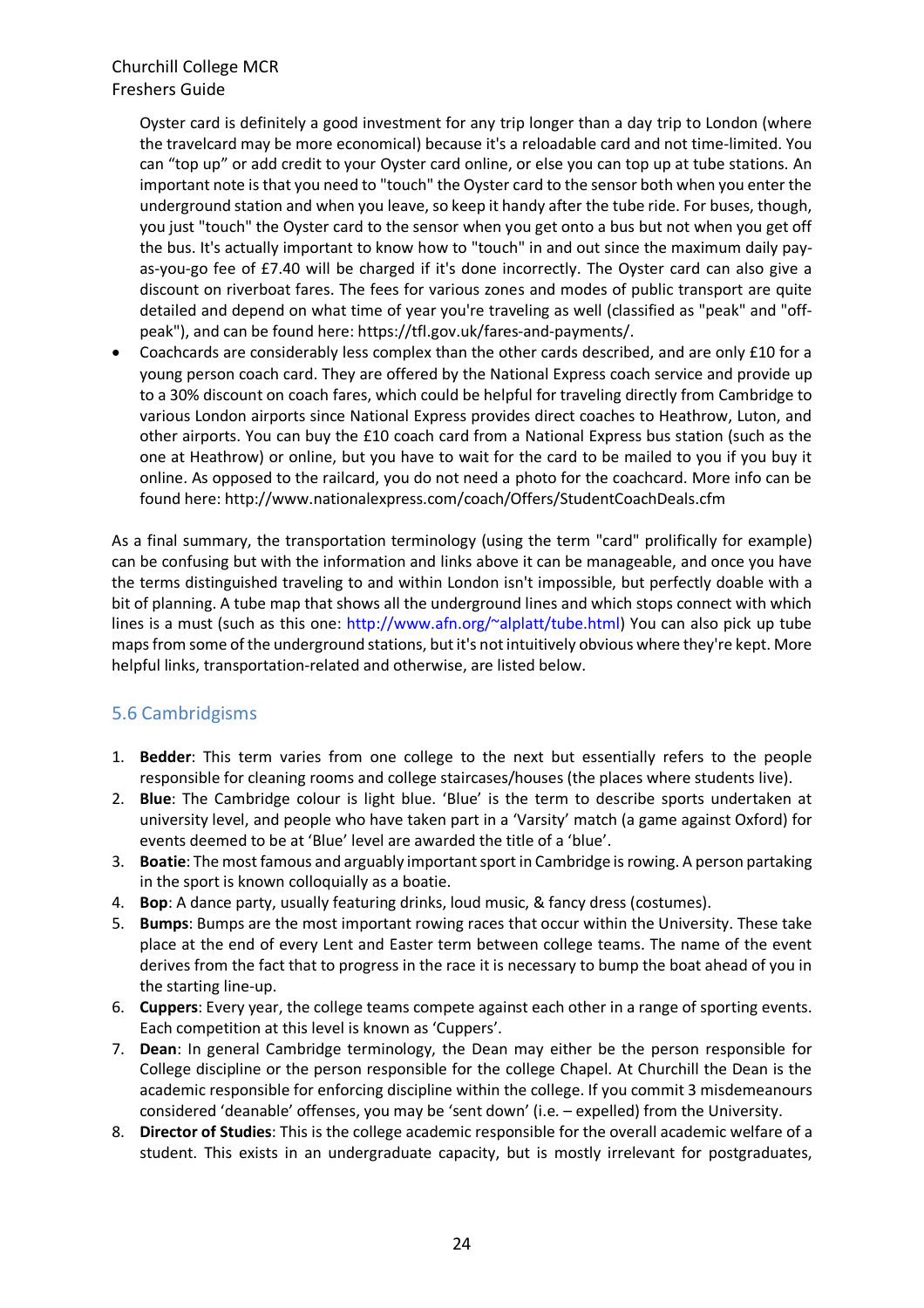#### Freshers Guide

unless you want to get involved with undergraduate supervisions, in which case these are the people to talk to.

- 9. **Fancy dress**: Means to wear a costume according to a theme (as opposed to dressing up for a formal event)
- 10. **Fellow**: A senior member of a College, elected to a particular position of authority and responsibility in relation to the academic work and government of the College.
- 11. **JCR (Junior Combination Room)**: The JCR refers to the undergraduate student common room and undergraduate student body at a college.
- 12. **Matriculation**: This is the ceremony during which all new students enroll in college by signing a register confirming that they will conform with University regulations.
- 13. **Mathmo**: The colloquial term used to describe a maths student.
- 14. **MCR (Middle Combination Room)**: The postgraduate student body (and common room) of a college. You are members of the Churchill MCR.
- 15. **Mentor**: A College Mentor is an academic at college in a vaguely similar field to your own, who will be assigned to you as a contact during your time as a Postgraduate at Churchill. They do not serve any academic purposes, but give you an opportunity to mix with the College fellowship and expand your academic horizons.
- 16. **NatSci**: Historically there was never any distinction between the study of worldly phenomenon, largely classed as the Natural Sciences. The modern system of classification gives us a diversity of subjects such as Physics, Chemistry, Materials, Biology, etc. At Cambridge, however, as an undergraduate you embark on the Natural Sciences Tripos, from where you may then specialize in the field of your choice. People working/studying in any of these fields are consequently referred to as NatScis. Computer scientists are similarly referred to as CompScis.
- 17. **P'lodge**: Shortened nickname for the Porters' Lodge, which is the place where the Porters operate from in a College.
- 18. **Porters**: The people responsible for College security.
- 19. **Proctors**: Two officials who are elected annually by the Senate house upon nomination by the Colleges. They are representatives of the Senate house in most formal and disciplinary matter across the University.
- 20. **Regent House**: This is the governing and legislative body of the University comprised of all the academic and administrative officers of the University and Colleges. The physical entity is the Senate house at the Centre of Cambridge.
- 21. **Scarlet days**: Days of special importance to the University, or nationally, during which Doctors are required to wear their scarlet gowns in public.
- 22. **SCR Senior Combination Room:** The room, and body of members, for the Fellows of a College.
- 23. **Supervision**: A small group (usually 1-3 people) teaching environment undertaken as part of undergraduate courses to help consolidate the normal lecture course.
- 24. **Supervisor:** In an undergraduate sense, the person responsible for teaching undergraduates either individually or on a small group basis. In a postgraduate sense, the person in charge of guiding your research.
- 25. **Swap**: Formal hall swaps are arranged with the MCRs of other colleges such that students can dine with people from other colleges. They are a good way to meet new people, try new food and dance the night away at a party afterwards.
- 26. **Tripos**: The Cambridge Tripos system refers to the undergraduate system of study wherein you begin on a very general course of study, before becoming more and more specialised as you narrow down on what you want to do with your life. This structure consists of a Part 1 (usually 2 years, but possibly 1) followed by a more specialised Part 2 (normally 1 year, but sometimes 2) – three years = the Tripos. In reality, for a number of subjects the undergrad degree continues a further year, concluding with masters level knowledge of the subject most usually referred to as Part 3 (except if you're an engineer where it is Part 2B) – this is the alternative way of looking at the Tripos structure. In fact, a number of you will be here to undertake the Part 3 Maths course.